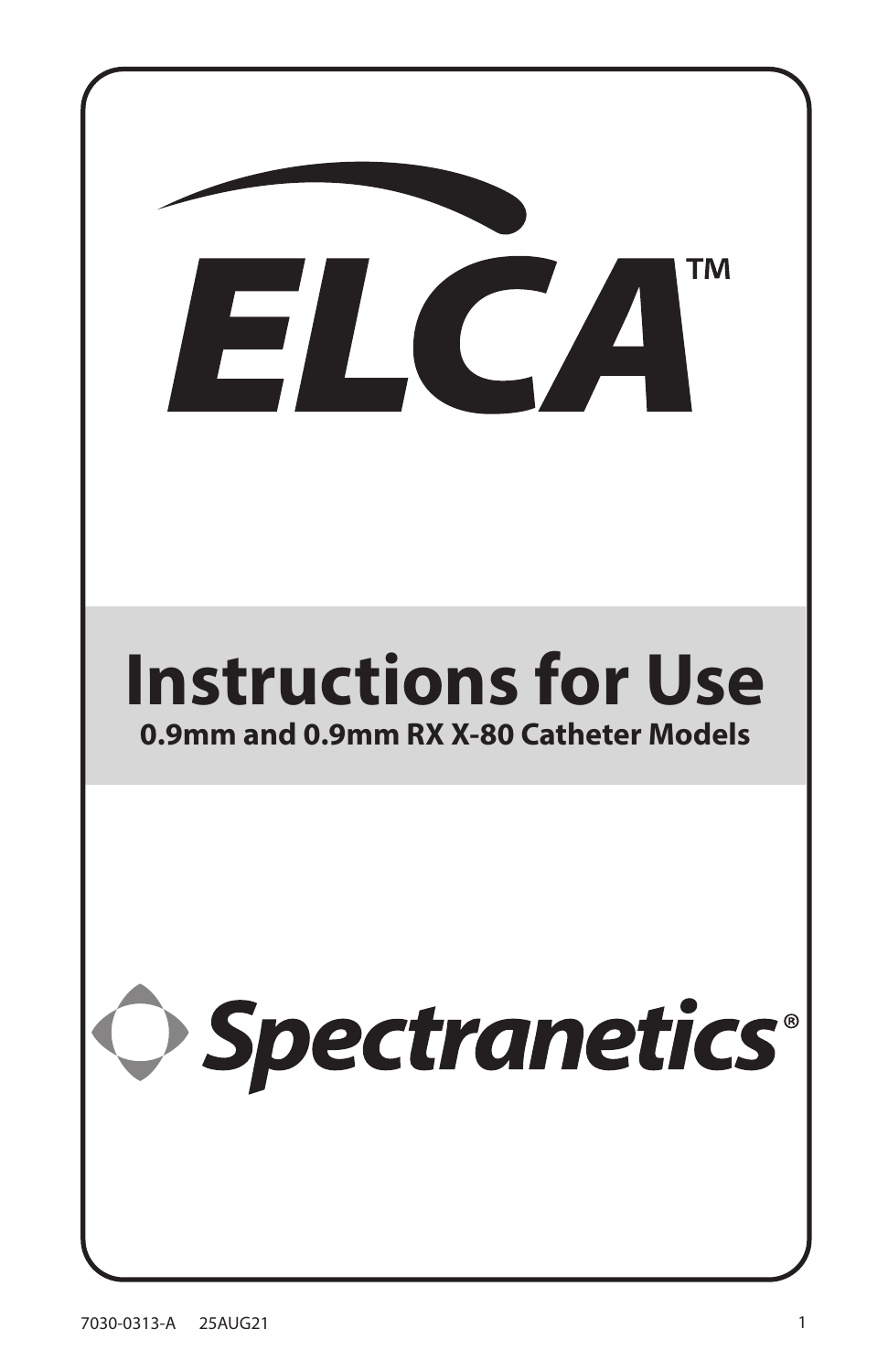

**ELCA™ Coronary Laser ELCA<sup>T</sup> Coronary Laser** | Instructions for Use<br>Atherectomy Catheter

**0.9mm and 0.9mm RX X-80 Catheter Models**

# **Table of Contents**

| 1.  |  |
|-----|--|
| 2.  |  |
| 3.  |  |
| 4.  |  |
| 5.  |  |
| 6.  |  |
| 7.  |  |
| 8.  |  |
| 9.  |  |
| 10. |  |
| 11. |  |
| 12. |  |
| 13. |  |
|     |  |

# **Caution: Federal (USA) law restricts this device to sale by or on the order of a physician with appropriate training.**

### **1. Description**

**Over-The-Wire (OTW) catheters** are constructed of multiple fiber optics arranged concentrically around a guidewire lumen and are intended for use in the coronary vasculature for recanalization of obstructed arteries. A side arm adapter located at the proximal end of the usable length facilitates the use of the laser catheter over a 0.014" guidewire. When connected to the CVX-300® Excimer Laser System, the recommended operating parameters are: fluence 30-80 mJ/mm2 at a pulse rate of 25-80 Hz.

**Rapid exchange (RX) catheters** consists of optical fibers encased within a polyester shaft. There are two major portions of the laser catheter shaft, the proximal portion which terminates at the laser connector, and the distal portion which terminates at the tip having direct patient contact. The fibers terminate at the distal tip within a polished adhesive end and at the proximal end within the laser connector. A radiopaque marker is located on the distal end of the laser catheter to aid localization within the coronary vasculature in conjunction with fluoroscopy. The guidewire lumen begins at the distal tip and is concentric with the fiber array, and exits the laser catheter 9 cm away from the distal tip which has direct patient contact. A proximal marker is located on the outer jacket of the laser catheter, 104 cm from the distal tip, to assist in the placement of the laser catheter within a femoral guiding catheter without the need for fluoroscopy. When connected to the CVX-300® Excimer Laser System or the Philips Laser System, the operating parameters are: fluence 30-80 mJ/mm2 at a pulse rate of 25-80 Hz.

### **Mechanism of Action for ELCA Catheters**

The multifiber laser catheters transmit ultraviolet energy from the laser system to the obstruction in the artery. The ultraviolet energy is delivered to the tip of the laser catheter to photoablate fibrous, calcific, and atheromatous lesions, thus recanalizing diseased vessels (photo ablation is the process by which energy photons cause molecular bond disruption at the cellular level without thermal damage to surrounding tissue). The Spectranetics laser catheters have a proprietary lubricious coating to ease their trackability through coronary vessels.

### **Glossary of Special Terms**

Antegrade Fashion = In the direction of blood flow.

Baseline Angiography = Record of the cardiac muscle and blood vessels prior to a given interventional angioplasty procedure.

Retrograde Fashion = In the direction opposite to blood flow.

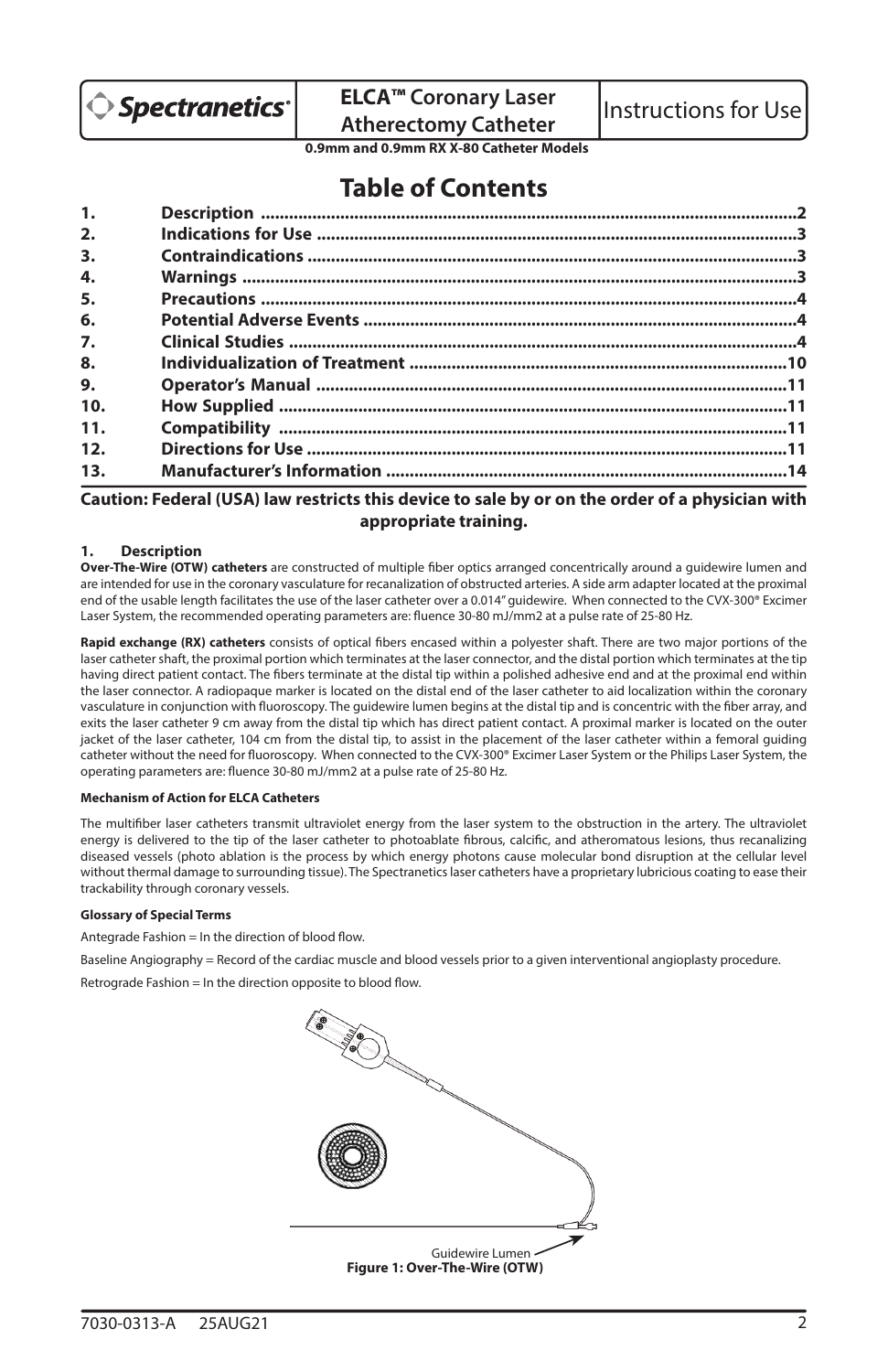

### **Table 1.1 ELCA X-80 Coronary Laser Atherectomy Catheter Models (OTW)**

| <b>Device</b><br><b>Description</b> | <b>Model</b><br><b>Number</b> | <b>Max. Guidewire</b><br><b>Compatibility</b><br>(in.) | Max. Tip<br><b>Diameter</b><br>(in.) | Max. Tip<br><b>Diameter</b><br>(mm) | <b>Sheath</b><br><b>Compatibility</b><br>(Fr) | Working<br>Length<br>(c <sub>m</sub> ) |  |
|-------------------------------------|-------------------------------|--------------------------------------------------------|--------------------------------------|-------------------------------------|-----------------------------------------------|----------------------------------------|--|
| <b>OTW Catheter Specifications</b>  |                               |                                                        |                                      |                                     |                                               |                                        |  |
| $0.9$ mm                            | 110-002                       | 0.014                                                  | 0.038                                | 0.97                                | 4                                             | $135 + 5$                              |  |



#### **Figure 2: Rapid Exchange (RX)**

### **Table 1.2 ELCA Coronary Laser Atherectomy Catheter Models (RX)**

| <b>Device</b><br><b>Description</b>         | <b>Model</b><br><b>Number</b> | <b>Max. Guidewire</b><br><b>Compatibility</b><br>(in.) | Max. Tip<br><b>Diameter</b><br>(in.) | Max. Tip<br><b>Diameter</b><br>(mm) | <b>Sheath</b><br><b>Compatibility</b><br>(Fr) | Working<br>Length<br>(c <sub>m</sub> ) |  |
|---------------------------------------------|-------------------------------|--------------------------------------------------------|--------------------------------------|-------------------------------------|-----------------------------------------------|----------------------------------------|--|
| Rapid Exchange (RX) Catheter Specifications |                               |                                                        |                                      |                                     |                                               |                                        |  |
| $0.9$ mm                                    | 110-004                       | 0.014                                                  | 0.038                                | 0.97                                | 4                                             | $135 + 5$                              |  |

### **2. Indications for Use**

The X-80 Laser Catheters used in conjunction with the Spectranetics CVX-300® Excimer Laser System or Philips Laser System and are intended for use in patients with single or multivessel coronary artery disease, either as a stand-alone modality or in conjunction with Percutaneous Transluminal Coronary Balloon Angioplasty (PTCA), and who are acceptable candidates for coronary artery bypass graft (CABG) surgery. Adjunctive balloon angioplasty was performed, at the clinical investigator's discretion, for 85% of the lesions treated. The following **Indications for Use, Contraindications and Warnings** have been established through multicenter clinical trials. Clinical experience has provided reasonable assurance that the multifiber laser catheter models are safe and effective for the following indications:

- Occluded saphenous vein bypass grafts
- Ostial lesions
- Long lesions (greater than 20 mm in length)
- Moderately calcified stenoses (Heavily calcified stenoses are those lesions that demonstrate complete calcification when identified under fluoroscopy by angiography prior to the procedure. Moderately and slightly calcified stenoses are all others.) Total occlusions traversable by a guidewire
- Lesions which previously failed balloon angioplasty (This includes those lesions that were treated unsuccessfully by PTCA. Lesions that have undergone a complicated PTCA procedure are not included in this category.)

These lesions must be traversable by a guidewire and composed of atherosclerotic plaque and/or calcified material. The lesions should be well defined by angiography.

### **3. Contraindications**

- Patient has acute thrombosis.
- Lesion is in an unprotected left main artery.
- Patient has experienced an acute myocardial infarction.
- Patient has ejection fraction of less than 30%.
- Lesion is beyond acute bends or is in a location within the coronary anatomy where the catheter cannot traverse.
- Guidewire cannot be passed through the lesion.
- Lesion is located within a bifurcation.
- Patient is not an acceptable candidate for bypass graft surgery.

#### **4. Warnings**

Federal (USA) law restricts this device to sale by or on the order of a physician with appropriate training.

A clinical investigation did not demonstrate safety and effectiveness in lesions amenable to routine PTCA or those lesions not mentioned in the Indications for Use, above.

The effect of adjunctive balloon angioplasty on restenosis, as opposed to laser alone, has not been studied.

Physicians should exercise care when treating patients for coronary artery disease with the CVX-300® Excimer Laser System or the Philips Laser System.

Spectranetics Coronary Laser Atherectomy Catheter require software version 3.712 or 3.812 or higher when used with the CVX-300® and software version 1.0 (b5.0.3) or higher when used with the Philips Laser System.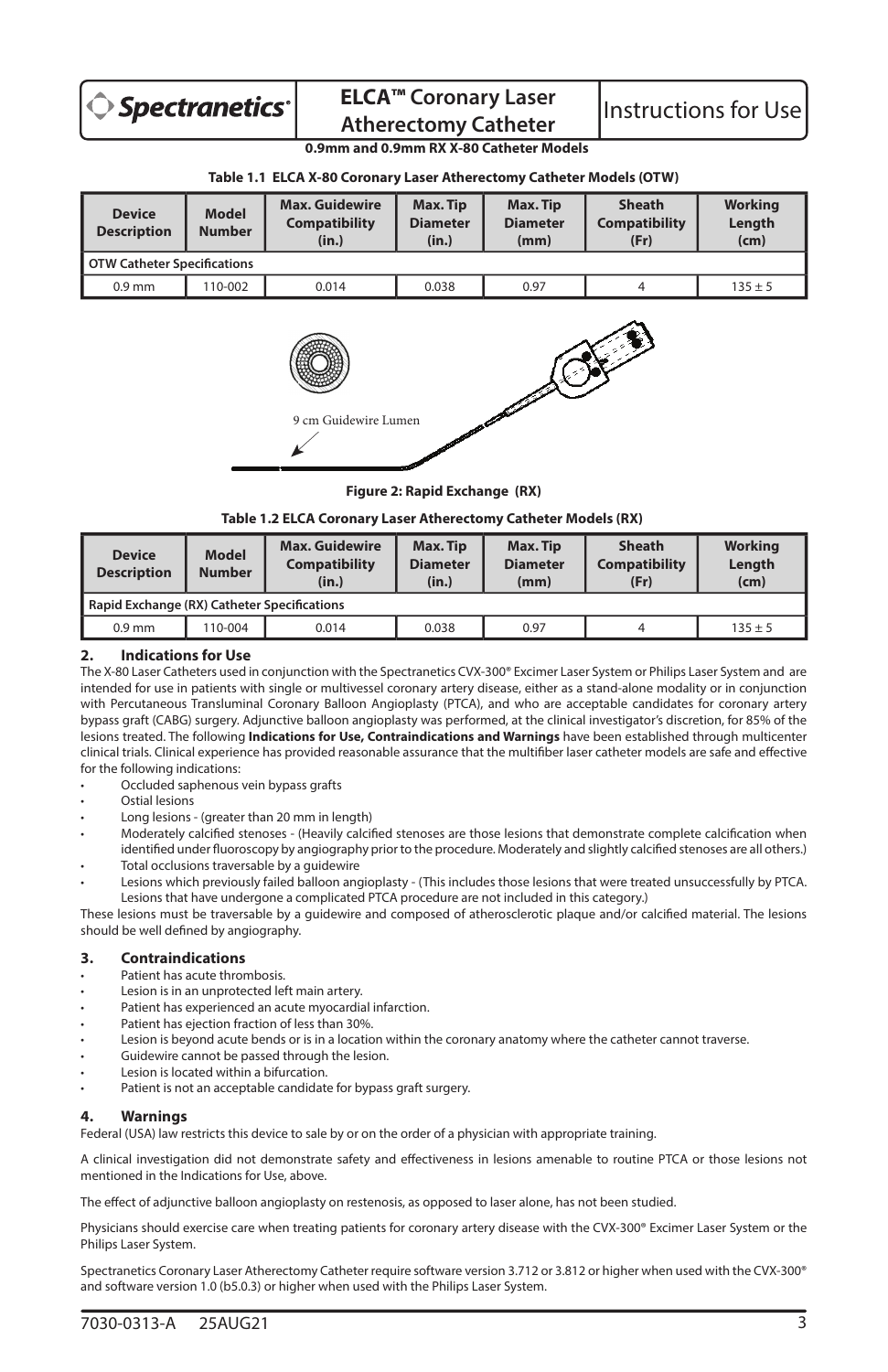

This device is designated for use solely as a component of the Spectranetics CVX-300® Excimer Laser System or the Philips Laser System.

Adequate instructions for the safe installation of the Spectranetics CVX-300® Excimer Laser System and the Philips Laser System are provided in servicing information provided by Spectranetics and should be followed.

The use of the laser system is restricted to physicians who are trained in angioplasty, Percutaneous Transluminal Coronary Angioplasty (PTCA) and who meet the training requirements listed below. These requirements include, but are not limited to:

- 1. Training of laser safety and physics.<br>2. Review of patient films of lesions th
- Review of patient films of lesions that meet the indications for use.
- 3. A review of cases demonstrating the ELCA technique in lesions that meet the indications for use.<br> $\Delta$  A review of laser operation followed by a demonstration of the laser system
- A review of laser operation followed by a demonstration of the laser system.
- 5. Hands on training with the laser system and appropriate model.
- 6. A fully trained Spectranetics representative will be present to assist for a minimum of the first two cases.
- 7. Following the formal training session, Spectranetics will make available additional training if so requested by the physician, support personnel, the institution or Spectranetics.

### **5. Precautions**

This catheter has been sterilized using Ethylene Oxide and is supplied STERILE. The device is designated and intended for **SINGLE USE ONLY** and must not be resterilized and/or reused.

#### **DO NOT resterilize or reuse this device, as these actions can compromise device performance or increase the risk of crosscontamination due to inappropriate reprocessing. Reuse of this single use device could lead to serious patient injury or death and voids manufacturer warranties.**

Store in a cool, dry place. Protect from direct sunlight and high temperatures (greater than 60°C or 140°F).

The sterility of the product is guaranteed only if the package is unopened and undamaged. Prior to use, visually inspect the sterile package to ensure that the seals have not been broken. Do not use the catheter if the integrity of the package has been compromised. Do not use catheter product if its "Use Before Date," found on package labeling, has passed.

Before use, examine carefully all of the equipment to be used in the procedure for defects. Do not use any equipment if it is damaged.

After use, dispose of all equipment in accordance with applicable specific requirements relating to hospital waste, and potentially biohazardous materials.

Read the Operator's Manual (CVX-300®: 7030-0035 or 7030-0068, Philips Laser System: P018730) thoroughly before operating the laser system. Pay particular attention to the Warnings and Responsibility section of the manual which explains Notes, Cautions, and Warnings to be followed to ensure safe operation of the laser system.

During the procedure, appropriate anticoagulant and coronary vasodilator therapy must be provided to the patient. Anticoagulant therapy should be administered per the institution's PTCA protocol for a period of time to be determined by the physician after the procedure.

Percutaneous Excimer Laser Coronary Atherectomy (ELCA) should be performed only at hospitals where emergency coronary bypass graft surgery can be immediately performed in the event of a potentially injurious or life threatening complication.

The results of clinical investigation indicated that patients with the following conditions are at a higher risk for experiencing acute complications:

- Patients with diabetes
- Patients with a history of smoking
- Lesions within tortuous vessels

### **6. Potential Adverse Events**

Use of the Spectranetics CVX-300® Excimer Laser System or the Philips Laser System may contribute to the following complications:

Dissection of the arterial wall **•** Perforation • Acute reclosure • Embolization • Aneurysm formation • Spasm Coronary artery bypass graft surgery **•** Thrombus Myocardial infarction **•** Arrhythmia • Filling defects • Death

No long term adverse effects of ELCA are known at this time.

### **7. Clinical Studies**

The ELCA Coronary Laser Atherectomy Catheters in these studies were used with the CVX-300® Excimer Laser System. The Philips Laser System provides the same output and operates at the same parameters as the CVX-300® Excimer Laser System; therefore, no new clinical data has been collected for ELCA with the Philips Laser System.

### **7.1 COMPARISON OF ELCA+PTCA TO PTCA ALONE IN RESTENOSED STENTS**

The Laser Angioplasty of Restenosed Stents (LARS) randomized trial was initiated to compare ELCA+PTCA to PTCA alone in diffuse (10-40mm) in-stent restenosis. First instances of restenosis in a subset of commercially available stainless steel stents were treated, with the primary endpoint being absence of Major Adverse Cardiac Events (MACE) at 6 months. An interim analysis of acute results was undertaken to obtain data to support the indication of ELCA in stents prior to the administration of intravascular brachytherapy.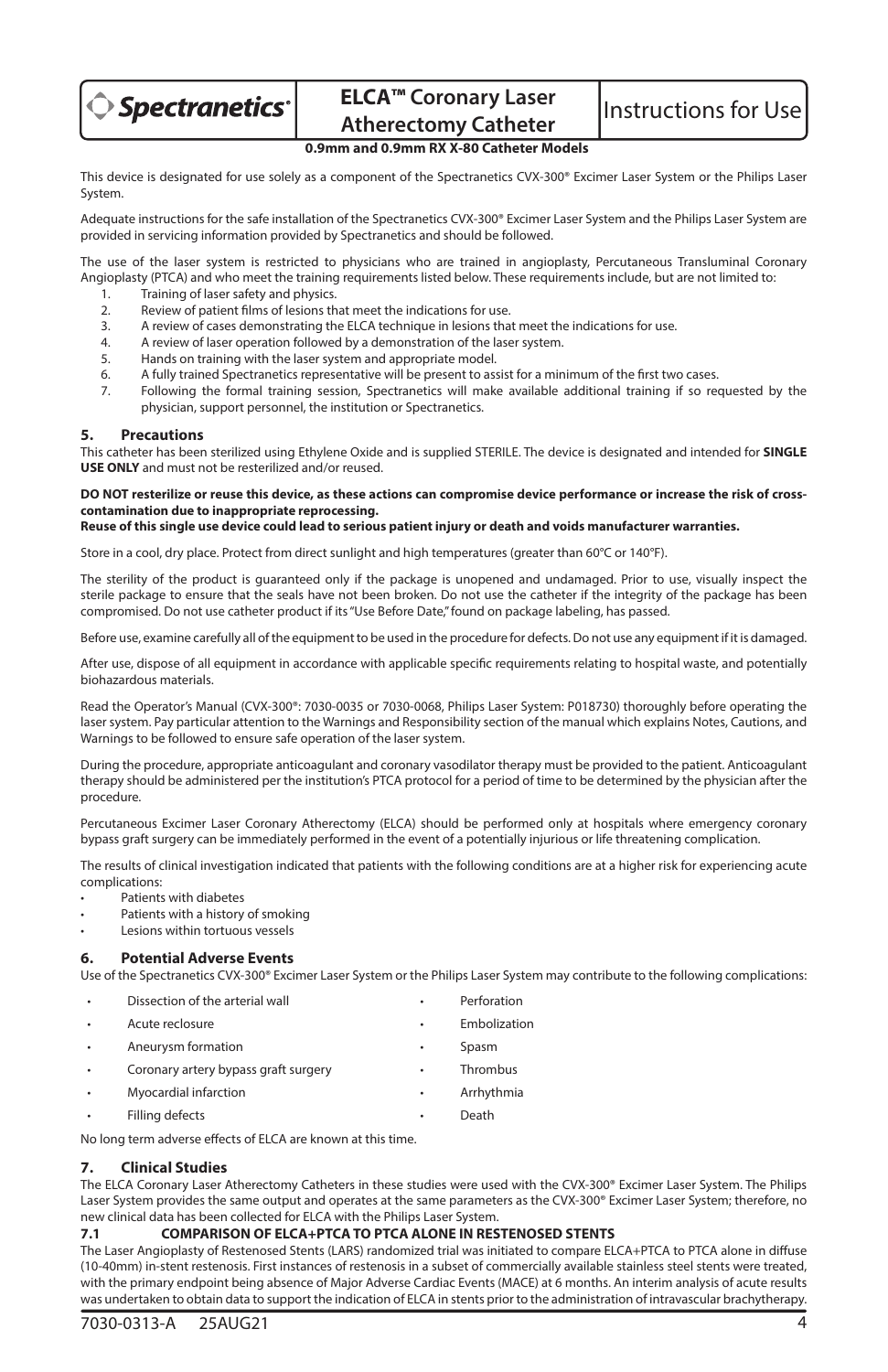> Spectranetics\*

**ELCA™ Coronary Laser ELCA<sup>T</sup> Coronary Laser** | Instructions for Use<br>Atherectomy Catheter

### **0.9mm and 0.9mm RX X-80 Catheter Models**

Following approval of the indication, LARS Trial recruitment was concluded after enrollment of 138 of the planned 320 patient study group. Sixty-six (66) patients were allocated to the excimer laser group and 72 patients were allocated to the balloon only control group. This cohort represents 43% of the planned study group. Due to the abbreviated study group and underpowered nature of the study analysis, statistical inferences cannot be finalized and accidental significance can occur. Analysis:

Baseline characteristics of 138 LARS patients were similar between the two groups. Trends were observed toward a higher incidence of prior myocardial infarction in the PTCA group and diabetes in the ELCA group. Lesion characteristics and locations were also similar, with approximately 83% of lesions having 11 - 20 mm length. Procedural success was equivalent in both groups. Quantitative coronary angiography (QCA) did not reveal differences between groups in pre- and post-procedural lumen diameters. At 6-month follow-up, in a subgroup of 49 patients who received a 6-month angiographic restudy, prior to removal of the protocol requirement, there was a trend towards improved percent diameter stenosis and fewer late total occlusions in the control group.

Similar procedural complications were observed in the two groups. In the PTCA-only group, there was a mild trend towards more balloon-induced dissection and stent damage in the form of stent strut distortion and changes in stent:vessel wall apposition. Adjudicated incidences of MACE were tabulated at hospital discharge, 30-day, 6- and 9-month follow-up intervals. There was a trend towards higher incidences of MACE in the ELCA group at each interval. This incidence was primarily driven by a higher rate of non-Q-wave myocardial infarction. In the ELCA group, two in-hospital deaths were observed, one secondary to renal failure and one secondary to chronic obstructive pulmonary disease (COPD).

|                                                                                                 | <b>ELCA</b>                                                        | <b>PTCA</b>                                                        | p     |
|-------------------------------------------------------------------------------------------------|--------------------------------------------------------------------|--------------------------------------------------------------------|-------|
| Patients                                                                                        | 66                                                                 | 72                                                                 |       |
| Age (years)                                                                                     |                                                                    |                                                                    |       |
| Mean (S.D.)                                                                                     | 62.9 (12.0)                                                        | 64.2 (11.7)                                                        | 0.540 |
| Females                                                                                         | 20 (30.3%)                                                         | 23 (31.9%)                                                         | 0.835 |
| Current Smoking                                                                                 | 15 (23.8%)                                                         | 12 (17.1%)                                                         | 0.340 |
| <b>Diabetes</b>                                                                                 | 27 (41.5%)                                                         | 22 (30.6%)                                                         | 0.180 |
| Hypertension                                                                                    | 48 (72.7%)                                                         | 58 (80.6%)                                                         | 0.276 |
| Hypercholesterolemia                                                                            | 53 (80.4%)                                                         | 54 (76.1%)                                                         | 0.548 |
| Canadian Classification<br>No angina<br>Class <sub>1</sub><br>Class II<br>Class III<br>Class IV | $2(3.0\%)$<br>10 (15.2%)<br>13 (19.7%)<br>20 (30.3%)<br>21 (31.8%) | $2(2.8\%)$<br>12 (16.7%)<br>20 (27.8%)<br>18 (25.0%)<br>20 (27.8%) | 0.820 |
| Prior MI                                                                                        | 23 (43.4%)                                                         | 31 (55.4%)                                                         | 0.212 |
| Prior CABG                                                                                      | 11 (20.8%)                                                         | 13 (23.6%)                                                         | 0.719 |

### **Table 7.1.1 Baseline Characteristics**

ELCA=excimer laser coronary angioplasty, PTCA=percutaneous transluminal coronary angioplasty, MI=myocardial infarction, CABG=coronary artery bypass grafts

|  | Table 7.1.2 Lesion Characteristics and Procedural Details |  |  |
|--|-----------------------------------------------------------|--|--|
|--|-----------------------------------------------------------|--|--|

|                       | <b>ELCA</b> | <b>PTCA</b> | p     |
|-----------------------|-------------|-------------|-------|
| Patients              | 66          | 72          |       |
| <b>Culprit Vessel</b> |             |             |       |
| LAD                   | 18 (27.3%)  | 26 (36.1%)  | 0.649 |
| <b>LCX</b>            | 21 (31.8%)  | 19 (26.4%)  |       |
| <b>RCA</b>            | 21 (31.8%)  | 19 (26.4%)  |       |
| SVG                   | $6(9.1\%)$  | 7 (9.7%)    |       |
| Other                 | $\Omega$    | 1(1.4%)     |       |
| Lesion Length         |             |             |       |
| $<$ 10 mm             | 6(9.4%)     | $3(4.3\%)$  | 0.349 |
| 11-20 mm              | 53 (82.8%)  | 58 (82.9%)  |       |
| 21-30 mm              | 5(7.8%)     | 9 (12.9%)   |       |
| $>30$ mm              | $\mathbf 0$ | $\mathbf 0$ |       |
| Procedural Success +  | 55 (85.9%)  | 64 (88.9%)  | 0.603 |

LAD=left anterior descending artery, LCX=left circumflex artery, RCA=right coronary artery, SVG=saphenous vein graft † Procedural success defined as <50% stenosis without major in-hospital complications (death, myocardial infarction, or coronary artery bypass surgery).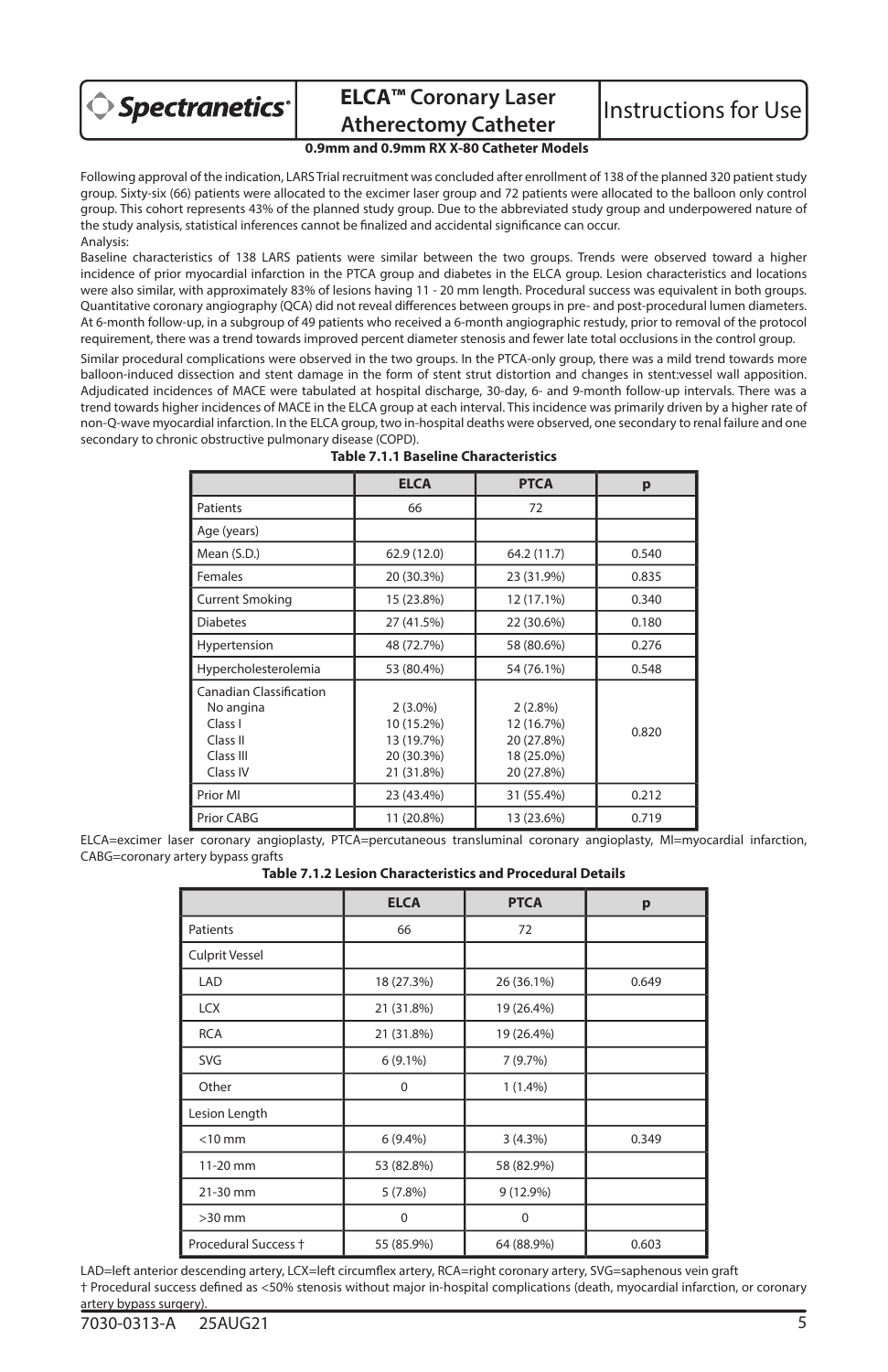

# **ELCA™ Coronary Laser ELCA<sup>™</sup> Coronary Laser** Instructions for Use<br>Atherectomy Catheter Instructions for Use

# **0.9mm and 0.9mm RX X-80 Catheter Models**

### **Table 7.1.3 Procedural Complications**

|                             | <b>ELCA</b> | <b>PTCA</b> | p     |
|-----------------------------|-------------|-------------|-------|
| Patients                    | 66          | 72          |       |
| Any dissection              | 7 (10.6%)   | 8 (11.1%)   | 1.000 |
| Acute thrombus              | $\Omega$    | $\Omega$    |       |
| <b>Haziness</b>             | $2(3.0\%)$  | 5(6.9%)     | 0.444 |
| No Reflow                   | $\Omega$    | $\Omega$    |       |
| Arrhythmia                  | $\Omega$    | 1(1.4%)     | 1.000 |
| <b>Acute Vessel Closure</b> | $\Omega$    | $\Omega$    |       |
| Occlusion of Side Branch    | $\Omega$    | $\Omega$    |       |
| <b>Occlusion Non-target</b> | 1(1.5%)     | $\Omega$    | 0.478 |
| Coronary Spasm              | $2(3.0\%)$  | $\Omega$    | 0.227 |
| Coronary Embolism           | $1(1.5\%)$  | $\Omega$    | 0.478 |
| Coronary Perforation        | $3(4.5\%)$  | 1(1.4%)     | 0.349 |
| Other                       | $4(6.1\%)$  | $2(2.8\%)$  | 0.426 |
| Laser/stent damage          | $\Omega$    | n/a         |       |
| Balloon/stent damage        | $2(3.0\%)$  | 6(8.3%)     | 0.278 |

### **Table 7.1.4 Procedural Complications – Bail-out stenting**

|                                                       | <b>ELCA</b> | <b>PTCA</b> |       |
|-------------------------------------------------------|-------------|-------------|-------|
| Patients                                              | 66          | 72          |       |
| Any Bail-out Stenting                                 | 12 (18.8%)  | 8 (11.1%)   | 0.209 |
| Why bailed-out?                                       |             |             |       |
| <b>Residual Narrowing</b>                             | $1(8.3\%)$  | 3 (37.5%)   |       |
| Ischemia with ST changes or C dissection              | 0           |             |       |
| D, E or F dissection                                  | $1(8.3\%)$  | $2(25.0\%)$ | 1.000 |
| Reduction of TIMI flow at least 1 grade from baseline | 0           | $\Omega$    |       |
| Elective                                              | 5 (41.7%)   | 1(12.5%)    |       |
| Other                                                 | 5 (41.7%)   | 2 (25.0%)   | 0.478 |

### **Table 7.1.5 Quantitative Coronary Angiography and Late Total Occlusion**

|                       | <b>ELCA</b> | <b>PTCA</b> | p     |
|-----------------------|-------------|-------------|-------|
| Patients              |             |             |       |
| Pre-Procedure         | 61          | 69          |       |
| Post-Procedure        | 60          | 69          |       |
| Follow-up             | 26          | 23          |       |
| Reference Diameter    | mm (SD)     | mm (SD)     |       |
| Pre-Procedure         | 2.8(0.6)    | 2.6(0.5)    | 0.014 |
| Post-Procedure        | 2.8(0.5)    | 2.6(0.5)    | 0.059 |
| Follow-up             | 2.7(0.5)    | 2.7(0.5)    | 0.891 |
| Mean MLD              | mm (SD)     | mm (SD)     |       |
| Pre-Procedure         | 0.9(0.5)    | 0.8(0.4)    | 0.284 |
| Post-Procedure        | 2.2(0.5)    | 2.1(0.6)    | 0.499 |
| Follow-up             | 0.9(0.7)    | 1.5(0.6)    | 0.008 |
| % Diameter Stenosis   | mean (SD)   | mean (SD)   |       |
| Pre-Procedure         | 67.0 (13.7) | 67.4 (13.4) | 0.860 |
| Post-Procedure        | 22.8 (10.5) | 20.7 (13.6) | 0.340 |
| Follow-up             | 64.6 (26.9) | 45.9 (17.3) | 0.006 |
| Late Total Occlusion* | 6 (20.7%)   | $1(4.2\%)$  | 0.077 |

MLD=minimum lumen diameter

\* Angiographically documented total occlusion at the lesion site >30 days and within 6 months of the index procedure.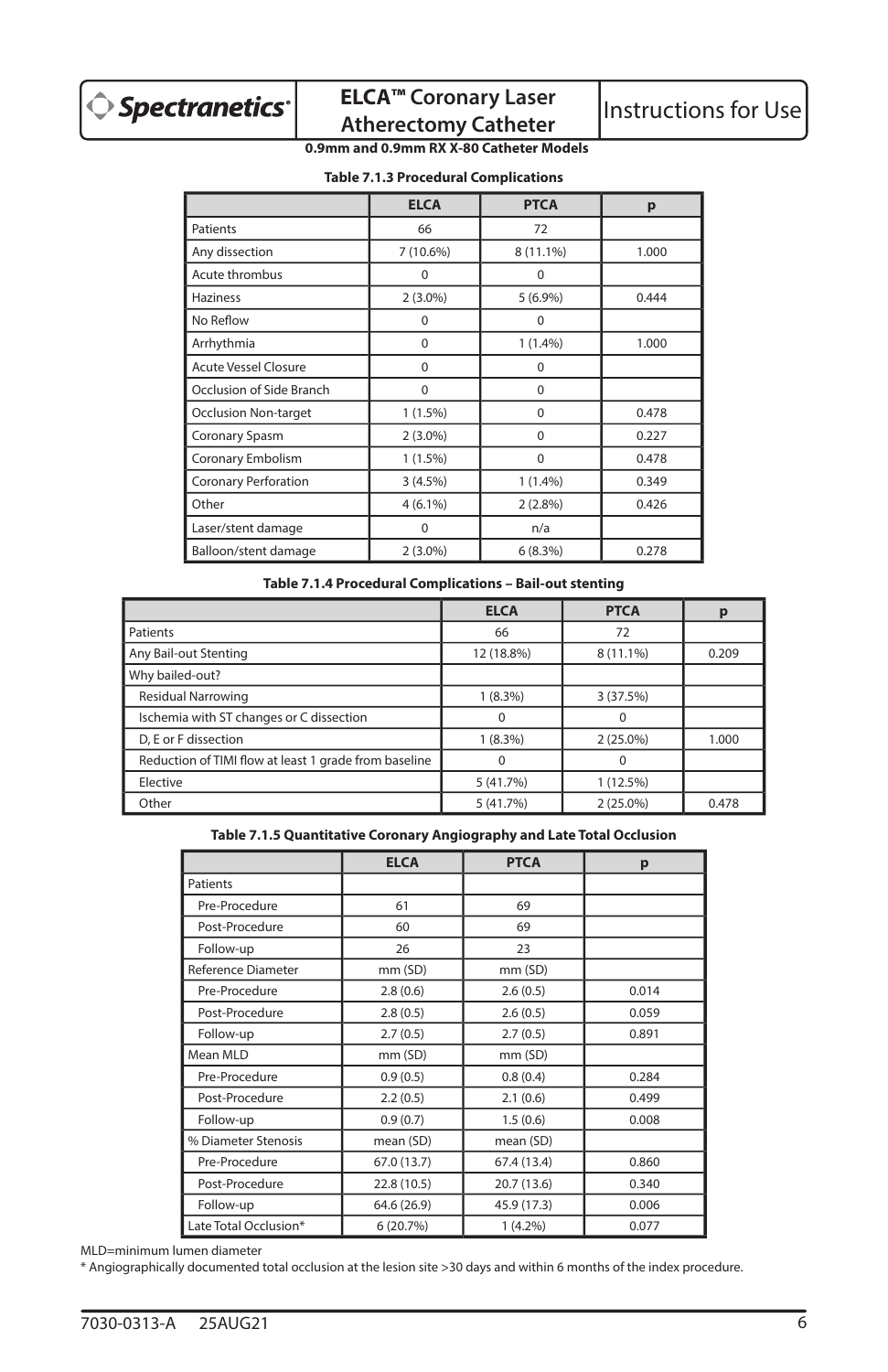

# **ELCA™ Coronary Laser ELCA<sup>™</sup> Coronary Laser** Instructions for Use<br>Atherectomy Catheter Instructions for Use

# **0.9mm and 0.9mm RX X-80 Catheter Models**

### **Table 7.1.6 Anginal Functional Class**

|                    | <b>ELCA</b> | <b>PTCA</b> |       |
|--------------------|-------------|-------------|-------|
|                    |             |             | p     |
| <b>Baseline</b>    |             |             |       |
| No angina          | $2(3.0\%)$  | $2(2.8\%)$  |       |
| Class <sub>1</sub> | 10 (15.2%)  | 12 (16.7%)  |       |
| Class II           | 13 (19.7%)  | 20 (27.8%)  | 0.820 |
| Class III          | 20 (30.3%)  | 18 (25.0%)  |       |
| Class IV           | 21 (31.8%)  | 20 (27.8%)  |       |
| Month 1            |             |             |       |
| No angina          | 32 (53.3%)  | 42 (60.0%)  |       |
| Class <sub>1</sub> | 19 (31.7%)  | 17 (24.3%)  |       |
| Class II           | $3(5.0\%)$  | $5(7.1\%)$  | 0.819 |
| Class III          | $3(5.0\%)$  | 4 (5.7%)    |       |
| Class IV           | $3(5.0\%)$  | 2(2.9%)     |       |
| Month 6            |             |             |       |
| No angina          | 30 (52.6%)  | 35 (58.3%)  |       |
| Class I            | 11 (19.3%)  | 15 (25.0%)  |       |
| Class II           | 10 (17.5%)  | 5(8.3%)     | 0.133 |
| Class III          | $5(8.8\%)$  | $1(1.7\%)$  |       |
| Class IV           | $1(1.8\%)$  | 4(6.7%)     |       |
| Month 9            |             |             |       |
| No angina          | 35 (62.5%)  | 34 (58.6%)  |       |
| Class I            | 10 (17.9%)  | 13 (22.4%)  |       |
| Class II           | 7 (12.5%)   | 6 (10.3%)   | 0.964 |
| Class III          | $3(5.4\%)$  | $4(6.9\%)$  |       |
| Class IV           | $1(1.8\%)$  | 1(1.7%)     |       |

# **Table 7.1.7 CEC Adjudicated Clinical Endpoints through 30 Days**

|                       | <b>ELCA</b> | <b>PTCA</b> | p     |  |  |  |
|-----------------------|-------------|-------------|-------|--|--|--|
| Through Discharge:    |             |             |       |  |  |  |
| Patients with Data    | 66          | 72          |       |  |  |  |
| CABG                  | $2(3.0\%)$  | $\Omega$    | 0.137 |  |  |  |
| PCI                   | $1(1.5\%)$  | $\Omega$    | 0.295 |  |  |  |
| Death                 | $2(3.0\%)$  | $\Omega$    | 0.137 |  |  |  |
| Myocardial Infarction | 11 (16.7%)  | 4 (5.6%)    | 0.036 |  |  |  |
| Non-Q-wave MI         | $9(13.6\%)$ | $3(4.2\%)$  |       |  |  |  |
| Target Vessel Revasc. | $2(3.0\%)$  | $\Omega$    | 0.137 |  |  |  |
| <b>MACE</b>           | 12 (18.2%)  | 4 (5.6%)    | 0.021 |  |  |  |
| Through 30 Days:      |             |             |       |  |  |  |
| Patients with Data:   | 4765        | 5572        |       |  |  |  |
| CABG                  | $2(3.0\%)$  | $2(2.8\%)$  | 0.930 |  |  |  |
| PCI                   | $2(3.0\%)$  | 1(1.4%)     | 0.509 |  |  |  |
| Death                 | $2(3.0\%)$  | $\Omega$    | 0.137 |  |  |  |
| Myocardial Infarction | 13 (19.7%)  | 5 (6.9%)    | 0.026 |  |  |  |
| Non-Q-wave MI         | 11 (16.6%)  | 4 (5.5%)    |       |  |  |  |
| Target Vessel Revasc. | $3(4.5\%)$  | 3 (4.2%)    | 0.913 |  |  |  |
| MACE                  | 14 (21.2%)  | 7 (9.7%)    | 0.061 |  |  |  |

### **Table 7.1.8 Investigator-Indicated Clinical Endpoints at Discharge**

|                       | <b>ELCA</b> | <b>PTCA</b> |       |
|-----------------------|-------------|-------------|-------|
| Patients with Data    | 66          | 72          |       |
| CABG                  | $2(3.0\%)$  |             | 0.227 |
| <b>PCI</b>            | $1(1.5\%)$  |             | 0.478 |
| Death                 | $2(3.0\%)$  |             | 0.227 |
| Myocardial Infarction | $2(3.0\%)$  | $2(2.8\%)$  | 1.000 |
| Target Vessel Revasc. | $3(4.6\%)$  |             | 0.107 |
| MACE                  | 5 (7.6%)    | $2(2.8\%)$  | 0.259 |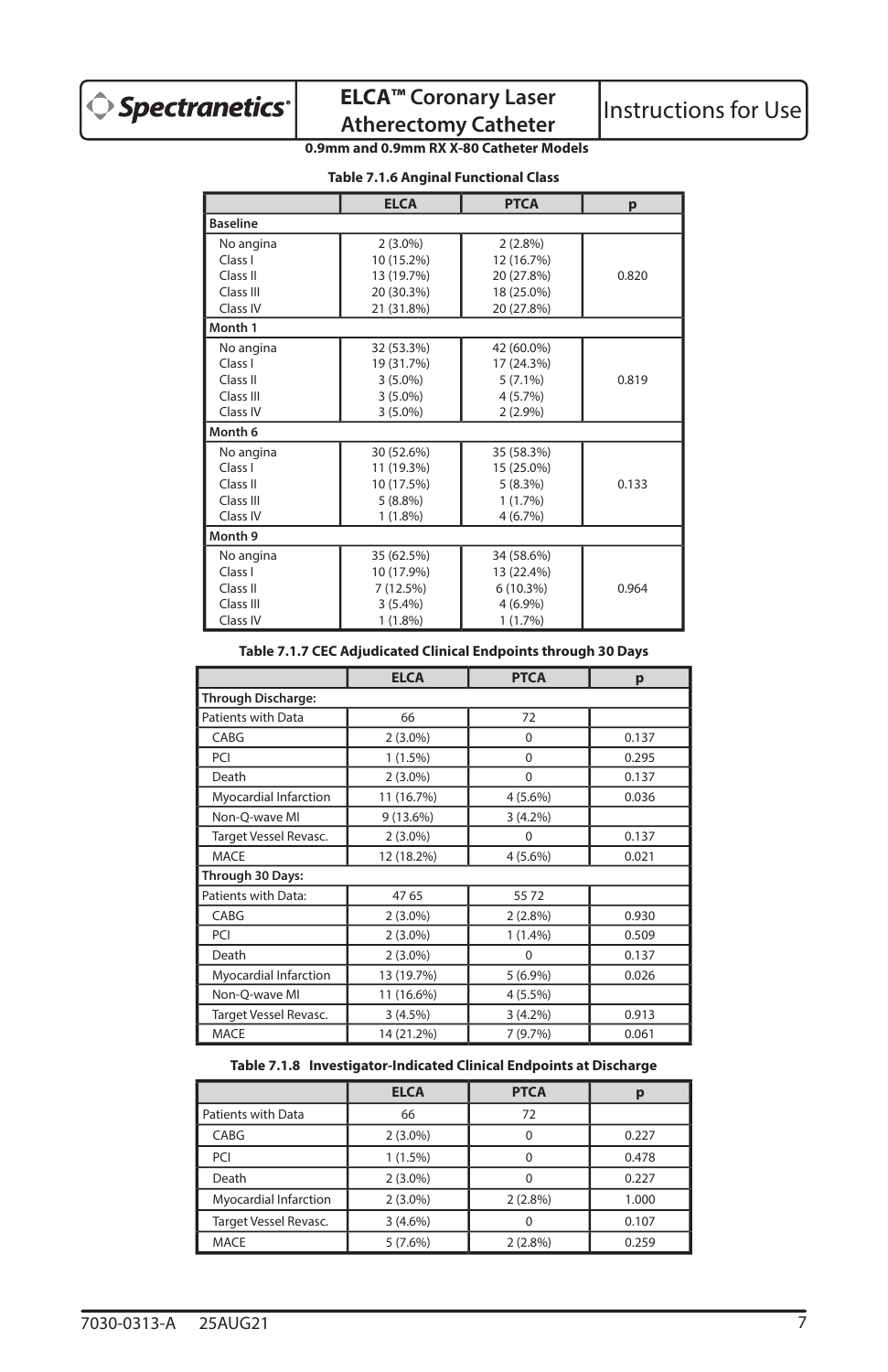

# **ELCA™ Coronary Laser ELCA<sup>T</sup> Coronary Laser** | Instructions for Use<br>Atherectomy Catheter | Instructions for Use

# **0.9mm and 0.9mm RX X-80 Catheter Models**

| Table 7.1.9 CEC Adjudicated Clinical Endpoints through 6 and 9 Months |  |
|-----------------------------------------------------------------------|--|
|-----------------------------------------------------------------------|--|

|                          | <b>ELCA</b> | <b>PTCA</b> | p     |
|--------------------------|-------------|-------------|-------|
| <b>Through 6 Months:</b> |             |             |       |
| Patients with Data       | 60          | 66          |       |
| CABG                     | 6(9.7%)     | 4 (5.9%)    | 0.406 |
| <b>PCI</b>               | 15 (25.3%)  | 9 (13.7%)   | 0.082 |
| Death                    | $2(3.2\%)$  | $1(1.5\%)$  | 0.491 |
| Myocardial Infarction    | 13 (19.7%)  | 5(6.9%)     | 0.026 |
| Non-Q-wave MI            | 11 (16.6%)  | $4(5.5\%)$  |       |
| Target Vessel Revasc.    | 18 (29.8%)  | 13 (19.6%)  | 0.151 |
| MACE                     | 24 (38.1%)  | 18 (26.5%)  | 0.093 |
| Through 9 Months:        |             |             |       |
| Patients with Data:      | 59          | 65          |       |
| CABG                     | 6(9.7%)     | 5(7.5%)     | 0.615 |
| PCI                      | 18 (30.7%)  | 14 (22.0%)  | 0.185 |
| Death                    | $4(6.6\%)$  | $1(1.5\%)$  | 0.142 |
| Myocardial Infarction    | 13 (19.7%)  | 6(8.5%)     | 0.050 |
| Non-O-wave MI            | 11 (16.6%)  | 5(6.9%)     |       |
| Target Vessel Revasc.    | 21 (35.2%)  | 19 (29.6%)  | 0.352 |
| MACE                     | 28 (45.1%)  | 25 (37.6%)  | 0.198 |

### **7.2 COMPARISON OF ELCA AND PTCA PRIOR TO BRACHYTHERAPY**

The following data has been reported by the investigators participating in the Washington Radiation for In-Stent Restenosis Trial (WRIST). Patient data presented in the following tables were compiled from WRIST, Long WRIST (long in-stent restenosis lesions 36-80mm), the γ radiation registries including Long WRIST High Dose (long in-stent restenosis lesions 36-80mm using 18 Gy at 2mm), Plavix WRIST (6 months Clopidogrel therapy post coronary intervention and radiation), Compassionate WRIST (intracoronary localized radiation compassionate protocol for prevention of recurrence of restenosis) and WRIST X-over group (patients who initially failed placebo therapy and were subsequently treated with radiation). All WRIST studies were conducted under an IDE following patient informed consent and were independently monitored.

Analysis: To make a direct comparison of outcomes between PTCA and ELCA prior to Ir192 brachytherapy for in-stent restenosis, the data analysis was restricted to patients treated with PTCA+Ir192 and ELCA+Ir192. Comparisons between continuous variables were made with a 2-sided T-test and between dichotomous variables with a 2-sided continuity-corrected chi-squared test. A value of p<.05 was considered significant.

Baseline characteristics were similar between the two groups, with a trend toward more LCX lesions treated in the PTCA+Ir192 group, but no significant differences in lesion characteristics were evident.

|                     | PTCA+Ir192     | ELCA+Ir192     | p     |
|---------------------|----------------|----------------|-------|
| Age (years)         | $60 \pm 12$    | $63 \pm 11$    | 0.100 |
| Males               | 52<br>(75%)    | 68<br>(68%)    | 0.688 |
| Smoking             | (64%)<br>44    | 68<br>(68%)    | 0.921 |
| Hypertension        | 44<br>(64%)    | 72<br>(72%)    | 0.628 |
| <b>Diabetes</b>     | 21<br>(30%)    | 41<br>(41%)    | 0.465 |
| Hypercholester.     | 52<br>(75%)    | 75<br>(75%)    | 0.992 |
| Unstable Angina     | 55<br>(80%)    | 82<br>(82%)    | 0.985 |
| Previous MI         | 40<br>(58%)    | 55<br>(55%)    | 0.975 |
| Previous CABG       | 54<br>(78%)    | 70<br>(70%)    | 0.596 |
| Multivessel disease | 53<br>(77%)    | 63<br>(63%)    | 0.223 |
| Prior restenosis    | 35<br>(51%)    | 67<br>(67%)    | 0.145 |
| LVEF                | $0.47 \pm 0.1$ | $0.45 \pm 0.1$ | 0.203 |
| $n =$               | 69             | 100            |       |

#### **Table 7.2.1 Baseline Characteristics\***

\*PTCA = percutaneous transluminal coronary angioplasty, Ir = Iridium, ELCA = excimer laser coronary angioplasty, MI = myocardial infarction, CABG = coronary artery bypass grafting, LVEF = left ventricular ejection fraction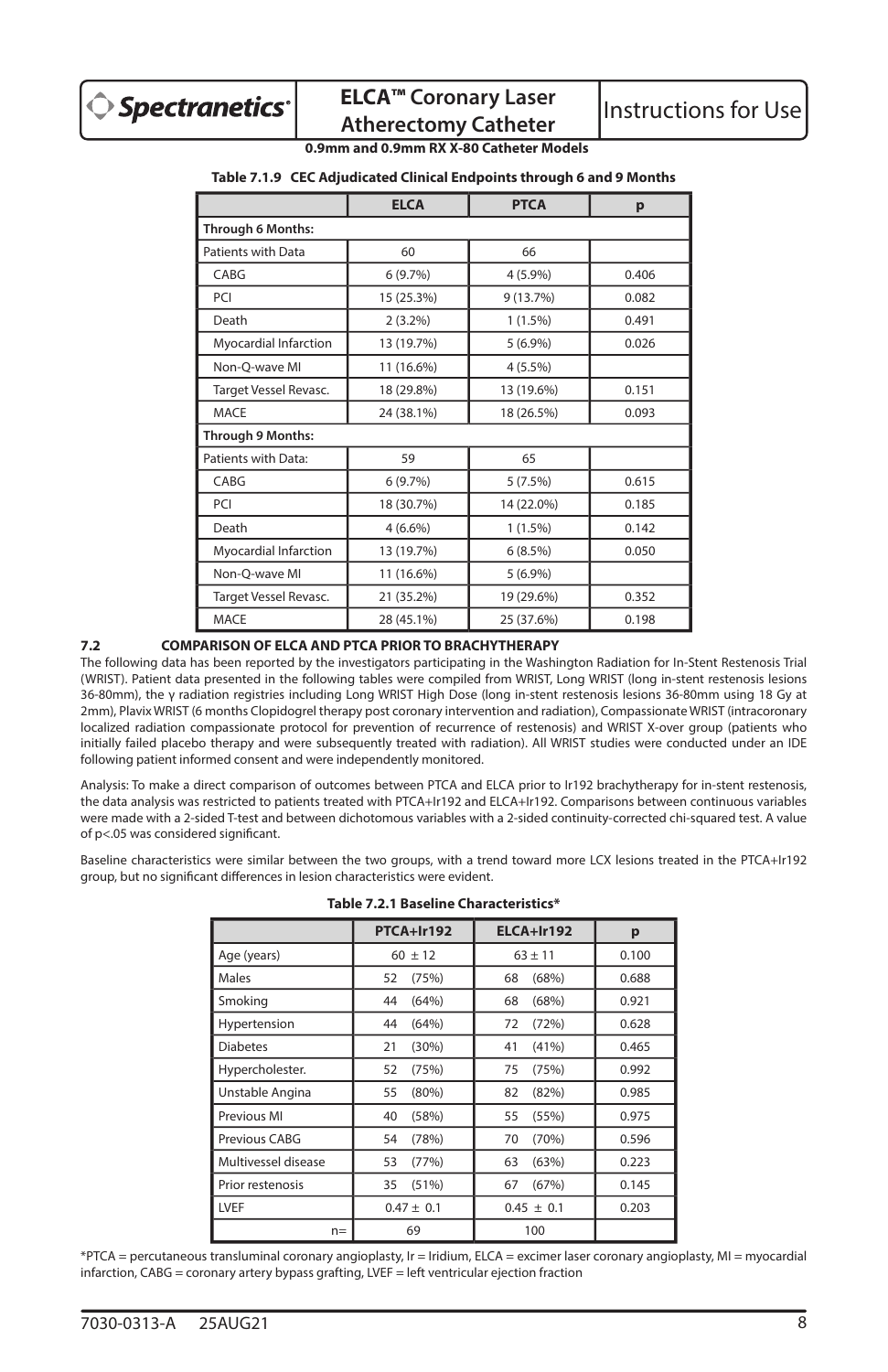

# **ELCA™ Coronary Laser ELCA<sup>T</sup> Coronary Laser** | Instructions for Use<br>Atherectomy Catheter | Instructions for Use

### **0.9mm and 0.9mm RX X-80 Catheter Models**

### **Table 7.2.2 Lesion Characteristics and Procedural Details\***

|                            | PTCA+Ir192      | ELCA+Ir192       | p     |
|----------------------------|-----------------|------------------|-------|
| Culprit vessel             |                 |                  |       |
| LAD                        | 8<br>(12%)      | 19<br>(19%)      | 0.559 |
| <b>LCX</b>                 | (31%)<br>21     | (15%)<br>15      | 0.086 |
| <b>RCA</b>                 | 19<br>(27%)     | (26%)<br>26      | 0.999 |
| <b>SVG</b>                 | (25%)<br>17     | (38%)<br>38      | 0.254 |
| Type B <sub>2</sub> /C     | (52%)<br>36     | (37%)<br>37      | 0.198 |
| Lesion length mm           | $24 \pm 11$     | $25 \pm 11.4$    | 0.568 |
| Ref Vess Dia mm            | $3.3 + 0.6$     | $3.4 + 0.9$      | 0.387 |
| Dose (Gy)                  | $14.3 \pm 0.7$  | $14.4 \pm 0.5$   | 0.309 |
| Proc. Success <sup>+</sup> | 69<br>$(100\%)$ | $(100\%)$<br>100 | 1.000 |
| Complications              | (9% )<br>6      | (6%)<br>6        | 0.935 |
| $n =$                      | 69              | 100              |       |

\*PTCA = percutaneous transluminal coronary angioplasty, Ir = Iridium, ELCA = excimer laser coronary angioplasty, LAD = left anterior descending artery, LCX = left circumflex artery, RCA = right coronary artery, SVG = saphenous vein graft, B2/C = modified AHA/ACC Lesion Classification Score, mm = millimeter, Gy = gray

†Procedure success defined as <50% stenosis without major in-hospital complications (death, myocardial infarction, or coronary artery bypass surgery).

Angiographic analysis was reported for approximately half of the patients treated in the two groups.

| Table 7.2.3 Quantitative Coronary Analysis* |  |  |
|---------------------------------------------|--|--|
|---------------------------------------------|--|--|

|                          | PTCA+Ir192    | ELCA+Ir192    | p     |
|--------------------------|---------------|---------------|-------|
| <b>Ref Dia mm</b>        |               |               |       |
| Pre                      | $2.9 + 0.6$   | $2.7 + 0.6$   | 0.146 |
| Post                     | $2.9 \pm 0.6$ | $2.8 \pm 0.5$ | 0.434 |
| F-Up                     | $2.9 \pm 0.6$ | $3 \pm 0.6$   | 0.466 |
| MLD mm                   |               |               |       |
| Pre                      | $1.2 \pm 0.5$ | $0.9 \pm 0.6$ | 0.018 |
| Post                     | $2 \pm 0.5$   | $1.9 \pm 0.5$ | 0.382 |
| F-Up                     | $1.9 \pm 0.9$ | $1.6 \pm 0.9$ | 0.146 |
| DS%                      |               |               |       |
| Pre                      | $57 \pm 20$   | $66 \pm 20$   | 0.051 |
| Post                     | $30 \pm 12$   | $33 \pm 12$   | 0.275 |
| F-Up                     | $36 \pm 20$   | $46 \pm 25$   | 0.052 |
| Late Loss mm             | $0.2 \pm 0.7$ | $0.3 \pm 0.8$ | 0.556 |
| Loss index               | $0.4 \pm 1.4$ | $0.2 \pm 0.8$ | 0.458 |
| <b>Binary Restenosis</b> | 18 (53%)      | 29 (64%)      | 0.726 |
| $n =$                    | 34            | 45            |       |

\*PTCA = percutaneous transluminal coronary angioplasty, Ir = Iridium, ELCA = excimer laser coronary angioplasty, Ref Dia = reference diameter, mm = millimeter, MLD = minimum luminal diameter, DS% = percent diameter stenosis, Late Loss defined as the change in the lesion MLD from the final to the follow-up angiogram. Loss Index (within the lesion) defined as late loss/acute gain. Binary Restenosis (at follow-up, 4-8 months angiogram after treatment) defined as ≥50% diameter narrowing within the segment including the stent and its edges (within 5 mm).

Clinical outcomes appear to be similar between the two groups. Overall TLR, TVR, and MACE rates were very similar between the two groups. More Late Total Occlusions (LTO) were observed in the PTCA+Ir192 group.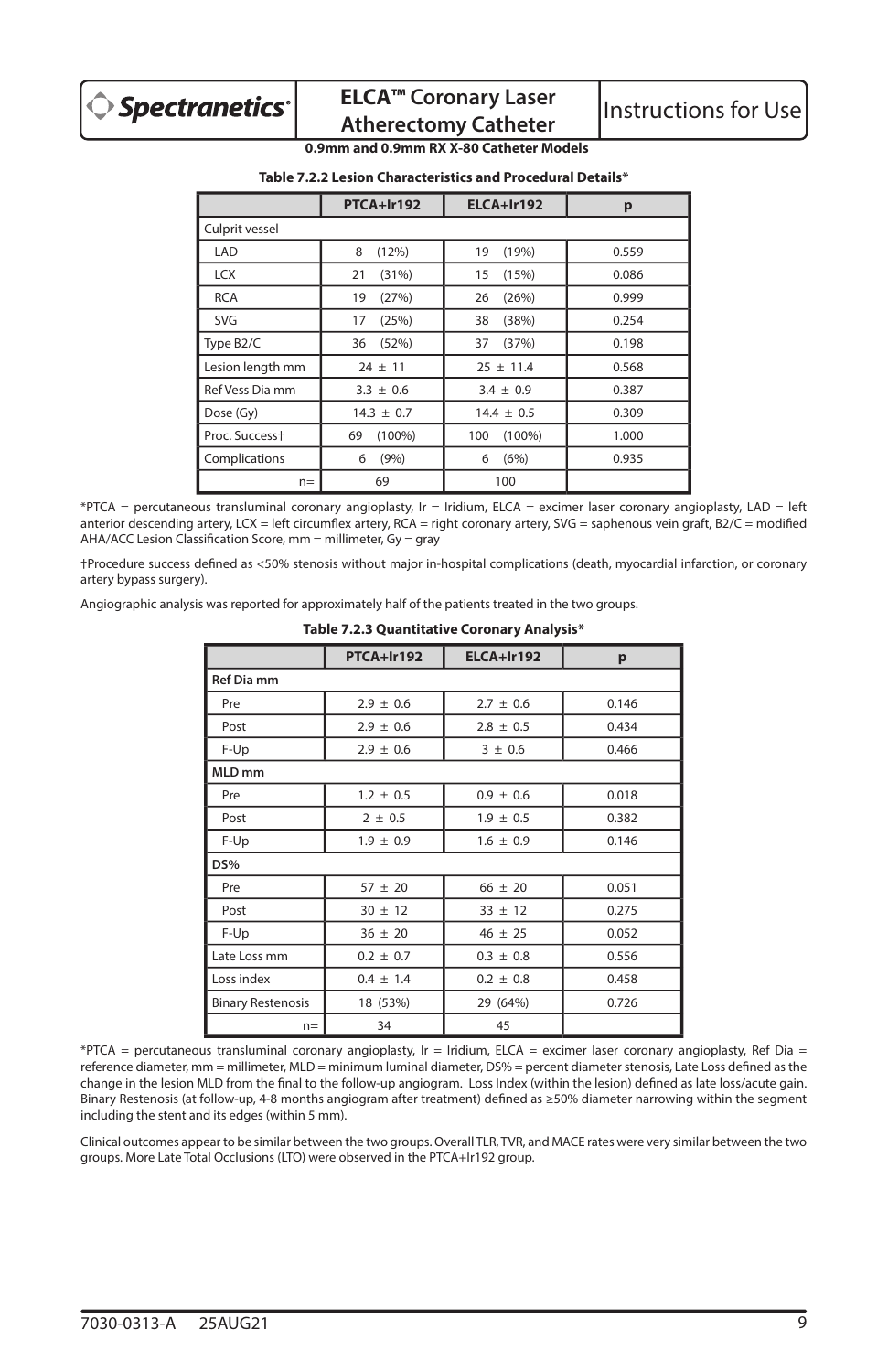

# **ELCA™ Coronary Laser ELCA<sup>T</sup> Coronary Laser** | Instructions for Use<br>Atherectomy Catheter

# **0.9mm and 0.9mm RX X-80 Catheter Models**

|             | PTCA+Ir192 | ELCA+Ir192 | p     |
|-------------|------------|------------|-------|
| 30 days     |            |            |       |
| <b>MACE</b> | 1(1%)      | 2(2%)      | 0.948 |
| 6 months    |            |            |       |
| Death       | 1(1%)      | 5(5%)      | 0.403 |
| OMI         | 0(0%       | 2(2%)      | 0.514 |
| <b>NQMI</b> | 9 (13%)    | 18 (18%)   | 0.515 |
| <b>TLR</b>  | 13 (19%)   | 16 (16%)   | 0.784 |
| <b>TVR</b>  | 23 (33%)   | 25 (25%)   | 0.314 |
| <b>PTCA</b> | 21 (30%)   | 22 (22%)   | 0.290 |
| CABG        | 9 (13%)    | 8(8%)      | 0.418 |
| <b>LTO</b>  | 6(9%)      | $1(1\%)$   | 0.019 |
| <b>MACE</b> | 24 (35%)   | 29 (29%)   | 0.530 |
| $n =$       | 69         | 100        |       |

#### **Table 7.2.4 Clinical Outcomes\***

\*PTCA = percutaneous transluminal coronary angioplasty, Ir = Iridium, ELCA = excimer laser coronary angioplasty, MACE = major adverse cardiac events (death, Q-wave MI or TVR), QMI = Q-wave myocardial infarction, NQMI = non-Q-wave MI, TLR = target lesion revascularization, TVR = target vessel revascularization, CABG = coronary artery bypass grafts, LTO = late total occlusion.

Death defined as all-cause mortality.QMI or NQMI defined as a total creatinine kinase elevation ≥2x normal value and/or elevated creatinine kinase MB fraction ≥20 ng/ml with or without new pathological q waves (>.04 sec) in two or more contiguous leads.

TVR and TLR as characterized by repeat percutaneous intervention (PTCA) or CABG involving the treated vessel, driven clinical signs of ischemia in the presence of angiographic restenosis.

Late total occlusion defined as angiographically documented total occlusion at the lesion site>30 days and within 6 months of the index procedure.

### **8. Individualization of Treatment**

The risks and benefits described above should be carefully considered for each patient before use of ELCA.

Patient selection and clinical techniques should be conducted according to instructions provided in Section 2., "Indications for Use," Section 7, "Clinical Studies," and Section 12, "Directions for Use."

#### **References**

- 1. Textbook of Interventional Cardiology. Topol, E.J. Editor, 4th Edition: 2003, Chapter 31 Laser, Topaz, O., pp 675-703.
- 2. Excimer Laser Revascularisation: Current Indications, Applications and Techniques. Topaz, O., Lasers in Medical Science: 2001: Vol. 16, pp 72-77.
- 3. Effectiveness of Excimer Laser Coronary Angioplasty in Acute Myocardial Infarction or in Unstable Angina Pectoris. Topaz, O. et al. American Journal of Cardiology: Apr 1, 2001: Vol. 87, pp 849-855.
- 4. Application of Excimer Laser Angioplasty in Acute Myocardial Infarction. Topaz, O. et al, Lasers in Surgery and Medicine: 2001: Vol. 29, pp 185-192.
- 5. Rescue Excimer Laser Angioplasty in Patients with Acute Myocardial Infarction The CARMEL Study. Topaz, O. et al. (manuscript on file and currently under review for publication)
- 6. Excimer Laser Assisted Coronary Angioplasty for Lesions Containing Thrombus. Estella, P. et al. Journal of the American College of Cardiology: June 1993: Vol. 21: No. 7, pp 1550-1556.
- 7. Laser Angioplasty and Laser-Induced Thrombolysis in Revascularization of Anomalous Coronary Arteries. Shah, R. et al. Journal of Invasive Cardiology: 2002: Vol. 14, pp 180-186.
- 8. Laser-Facilitated Thrombectomy: A New Therapeutic Option for Treatment of Thrombus-Laden Lesions. Dahm, J. et al. Catheterization and Cardiovascular Interventions: 2002: Vol. 56, pp 365-372.
- 9. Comparison of Effectiveness of Excimer Laser Angioplasty in Patients with Acute Coronary Syndromes in Those With versus – Those Without Normal Left Ventricular Function. Topaz, O. et al. American Journal of Cardiology: 2003: Vol. 91, pp 797-802.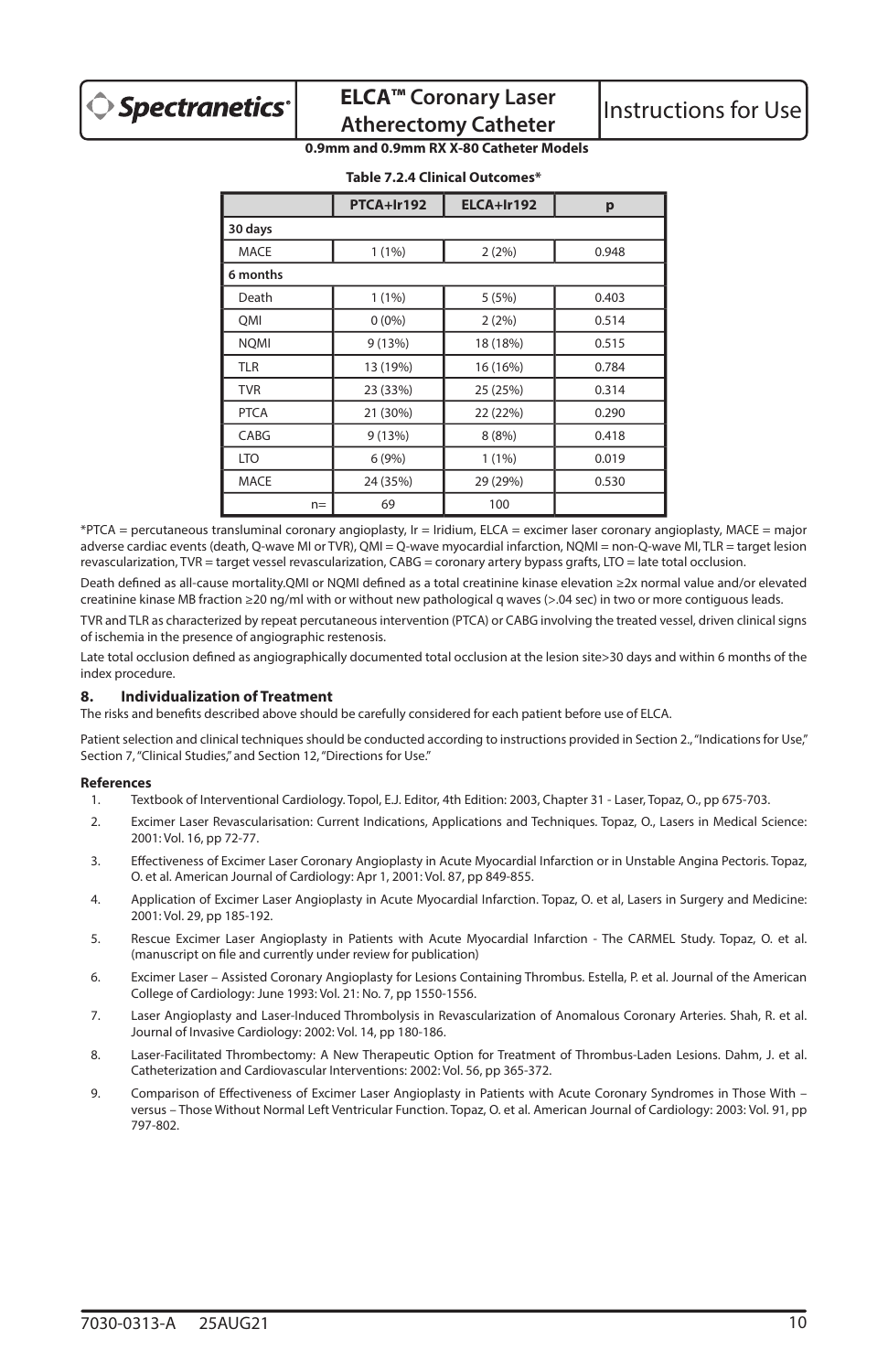

# **ELCA™ Coronary Laser ELCA**<sup>th</sup> Coronary Laser<br>Atherectomy Catheter | Instructions for Use

**0.9mm and 0.9mm RX X-80 Catheter Models**

### **9. Operator's Manual**

The devices described in this document can be operated within the following energy ranges on the CVX-300® Excimer Laser System or the Philips Laser System:

| <b>Device</b><br><b>Description</b> | Model No. | <b>Fluence</b> | <b>Repetition</b><br>Rate | Laser On/Off<br>Time (sec) |
|-------------------------------------|-----------|----------------|---------------------------|----------------------------|
| <b>ELCA OTW Catheters</b>           |           |                |                           |                            |
| $0.9$ mm $X-80$                     | 110-002   | $30 - 80$      | $25 - 80$                 | 10/5                       |
| <b>ELCA RX Catheters</b>            |           |                |                           |                            |
| $0.9$ mm $X-80$                     | 110-004   | $30 - 80$      | $25 - 80$                 | 10/5                       |

### **Table 9.1 Energy Parameters**

Recommended calibration settings: 45 Fluence, 25 Hz.

### **10. How Supplied**

### **10.1 Sterilization**

**For single use only.** Do not re-sterilize and/or reuse.

The Spectranetics laser catheters are supplied sterile. Sterility is guaranteed only if the package is unopened and undamaged.

### **10.2 Inspection Prior to Use**

Before use, visually inspect the sterile package to ensure that seals have not been broken. All equipment to be used for the procedure, including the catheter, should be examined carefully for defects. Examine the laser catheter for bends, kinks or other damage. Do not use if it is damaged.

### **11. Compatibility**

The Spectranetics excimer laser catheter is designed and intended to be used exclusively with the Spectranetics CVX-300® Excimer Laser System or the Philips Laser System.



Do not use in combination with any other laser system.

Guidewire Compatibility

See Catheter Specification Table in Section 1.

### **12. Directions for Use**

### **Procedure Set-Up**

Some or all of the following additional materials, which are not included in the laser catheter package, may be required for the procedure (these are single use items only—do not resterilize or reuse):

- Femoral guiding catheter(s) in the appropriate size and configuration to select the coronary artery
- Hemostatic valve(s)
- Sterile normal saline
- Standard contrast media
- 0.014" guidewires

Turn on the laser unit. For the CVX-300®, verify that the number 38 is displayed on the panel at start up. This ensures the proper software version, 3.8, is installed on the CVX-300®.

### **CAUTION: If 38 is not displayed at start up for the CVX-300®, do NOT use catheter and contact Spectranetics Field Service immediately.**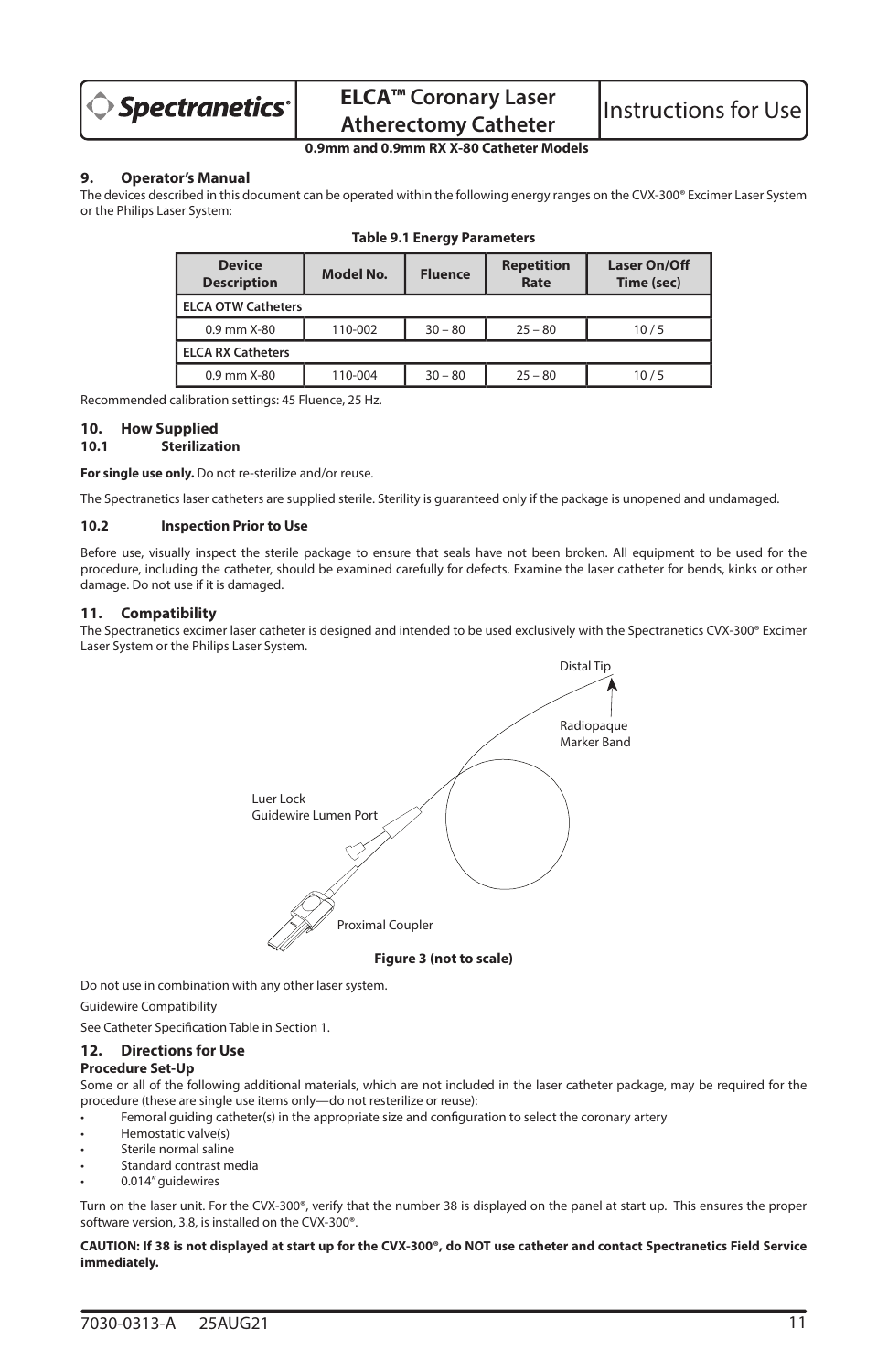Spectranetics®

# **ELCA™ Coronary Laser ELCA<sup>T</sup> Coronary Laser** | Instructions for Use<br>Atherectomy Catheter | Instructions for Use

## **0.9mm and 0.9mm RX X-80 Catheter Models**

Using sterile technique, open the sterile package. Remove the packaging wedges from the tray and gently lift the laser catheter from the tray while supporting the black laser connector, also known as the proximal end, proximal coupler, or proximal connector. Please note that the proximal end of the laser catheter connects only to the laser system, and is not meant to have any patient contact.

Connect the proximal end of the laser catheter to the laser system, and position the laser catheter in the laser system extension pole or catheter retainer. Calibrate the laser catheter following the instructions provided in the CVX-300® Excimer Laser System, Operator's Manual (7030-0035 or 7030-0068) or the Philips Laser System Operator's Manual (P018730).

### **Clinical Technique**

- 1. Use standard Percutaneous Seldinger Technique to insert an appropriate size introducer to accommodate the guiding catheter, into the common femoral artery in a retrograde fashion. Heparinize intravenously using the PTCA protocol for heparinization. Periodic measurement of activated clotting time (ACT greater than 300 seconds) during the procedure will assist in maintaining optimum anticoagulation levels.
- 2. Introduce an appropriately sized guide catheter using the information provided in Table 1.1 or 1.2 (left or right depending on the target coronary artery) using a standard 0.038" guidewire.
- 3. Perform baseline angiography by injecting contrast medium through the guiding catheter. Obtain images in multiple projections, delineating anatomical variations and morphology of the lesion(s) to be treated.
- 4. Introduce a 0.014" (or smaller) guidewire to the coronary arteries via the guiding catheter. Cross the target lesion with the guidewire.
- 5. Size the laser catheter appropriately:

#### **Table 12.1 Recommended Sizing**

| <b>Catheter Size</b> | <b>Reference Vessel Diameter</b> |
|----------------------|----------------------------------|
| 09 mm                | $> 20$ mm                        |

6. Inject 5-10cc of heparinized saline or Lactated Ringer's solution through the laser catheter to flush the guidewire lumen. Attach a rotating hemostatic valve to the guidewire port into the guidewire lumen (See Figure 3). Introduce the distal tip of the Spectranetics laser catheter over the selected guidewire. Under fluoroscopic control, guide the laser catheter to the lesion. The laser catheter's radiopaque band marker indicates its position relative to the lesion.

**Note: During use within the body, similar to any device used for vascular intervention, always monitor Laser Catheter movement and the radiopaque tip marker position with fluoroscopy. The movement and rate of advancement of the catheter distal tip should correspond directly with the rate of advancement being applied to the proximal shaft of the catheter. If corresponding movement is not apparent, reassess the lesion morphology, the laser energy being applied and the status of support equipment prior to continued treatment.**

- 7. Insertion techniques (Bare Wiring)
	- a. Monitor the guidewire position within the vasculature under fluoroscopy.
	- b. Insert the guidewire into the laser catheter by introducing the proximal end of the guidewire into the distal tip of the laser catheter, and carefully advance the laser catheter, in small increments, to avoid kinking the guidewire. Grasp the guidewire as it exits the proximal guidewire port and maintain its position in the patient's circulatory system while advancing the laser catheter.
	- c. Loosen the hemostatic valve of the y-adapter being used in conjunction with the introducer inserted during step 1 above.
	- d. Carefully insert the laser catheter through the hemostatic valve of the y-adapter into the guide catheter and advance the laser catheter to the guide catheter distal tip while maintaining the guidewire position.
	- e. Reconfirm the guide catheter position in the ostium of the coronary artery with contrast media injection and fluoroscopy prior to advancing the laser catheter.
	- f. Advance the laser catheter to the lesion site while maintaining the guidewire position in the patient's circulatory system. Inject contrast medium solution through the guiding catheter to verify the positioning of the laser catheter under fluoroscopy.
- 8. Following confirmation of the laser catheter's position in contact with the target lesion and using normal saline or Lactated Ringer's solution:
	- a. Flush all residual contrast media from the guide catheter and in-line connectors.
	- b. Flush all residual contrast media from the lasing site and vascular structures adjacent to the lasing site, prior to activating the laser system.
	- c. Please refer to the Saline Infusion Protocol and perform saline flush and infusion per the instructions.
- 9. Depress the footswitch, activating the laser system, and slowly, less than 1 mm per second, advance the laser catheter allowing the laser energy to remove the desired material. Release the footswitch to deactivate the laser system.

#### **Note: Advancing the laser catheter through moderately calcified lesions may require more pulses of laser energy than fibrous atherosclerotic tissue.**

**Caution: The tip of the laser catheter should not pass beyond the tip of the guidewire during the procedure. Avoid pushing the laser catheter tip beyond the guidewire tip and/or withdrawing the guidewire inside the laser catheter.**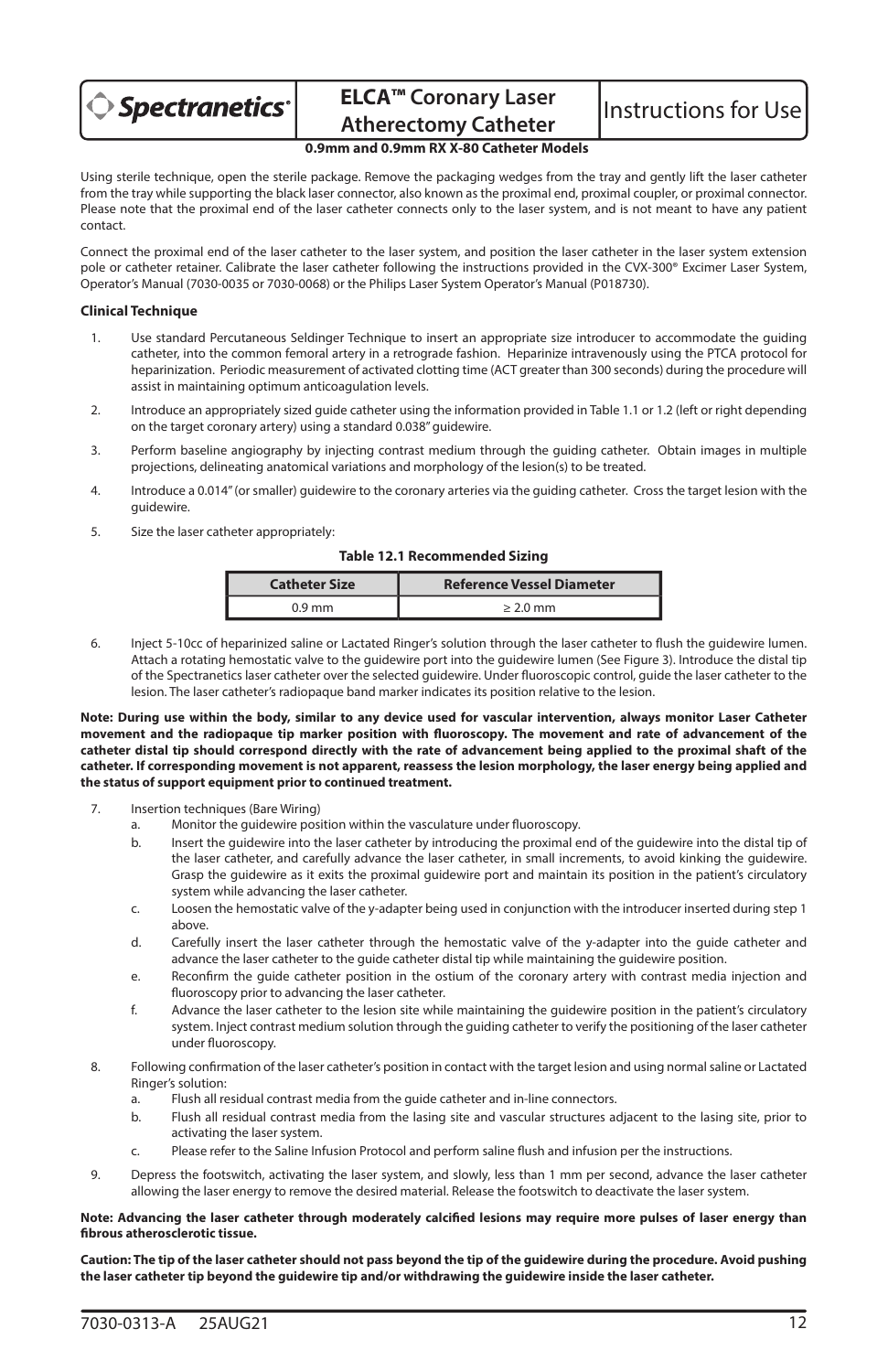

- 10. Pull back the laser catheter and inject contrast medium through the guiding catheter and examine the lesion via fluoroscopy.
- 11. Repeat steps 8 through 10 as needed to complete treatment.
- 12. When withdrawing the laser catheter from the treated vessel, monitor the position of the guidewire in the vessel with fluoroscopy to avoid guidewire prolapse, and exercise care while exiting the hemostatic valve of the y-adapter with the distal tip of the laser catheter.

#### **Note: If the laser catheter is removed from the vessel for any reason, thoroughly clean the laser catheter outer surface and tip in heparinized saline to prevent blood from sticking. Blood remaining on the laser catheter may diminish the efficiency of the laser catheter.**

There is no need to remove the laser catheter from the patient in order to increase or decrease either the fluence or pulse repetition rate; as the laser catheter was previously calibrated. Refer to the CVX-300® Excimer Laser System Operator's Manual, (7030-0035 or 7030-0068) or the Philips Laser System Operator's Manual (P018730).

### **Note: All patients should be monitored for blood pressure and heart rate during the procedure.**

13. Following laser atherectomy, perform follow-up angiography and balloon angioplasty, if needed.

# **RX ONLY**

- 14. The Rapid Exchange laser catheter has been specifically designed for compatibility with rapid device exchanges as needed during a single interventional surgery, done by the same surgical team. The Rapid Exchange laser catheter may be quickly removed from the patient's circulatory system, without removing the guidewire, as outlined below.
	- 1) Loosen the hemostatic valve.
	- 2) Hold the guidewire and hemostatic valve in one hand, while grasping the laser catheter outer surface in the other hand.
	- 3) Maintain the guidewire's position in the coronary artery by holding the guidewire stationary, and begin pulling the laser catheter out of the guiding catheter.

### **Note: Monitor the guidewire position under fluoroscopy during the exchange.**

- 4) Pull on the laser catheter withdrawing it until the opening in the guidewire lumen just exits the Y-adapter. Carefully and slowly withdraw the last 9 cm of the flexible, distal portion of the laser catheter off the guidewire while maintaining the guidewire's position across the lesion. Close the hemostatic valve.
- 5) Prepare the next laser catheter to be used, as previously described.
- 6) Again, insert the guidewire into the laser catheter by introducing the proximal end of the guidewire into the distal tip of the laser catheter. The proximal portion of the guidewire, that will be handled by the physician, will exit at the opening 9 cm from the distal tip.
- 7) Open the hemostatic valve and advance the laser catheter while maintaining guidewire position in the coronary artery. Be careful not to twist the laser catheter around the guidewire.
- 8) Advance the laser catheter to the guiding catheter tip. Continue the laser angioplasty procedure, using the previously described method.
- 15. Recommended pharmacology follow-up to be prescribed by the physician.

### **Excimer Laser Saline Infusion Protocol**

**NOTE: This technique requires two operators. It is recommended that the primary physician-operator advance the laser catheter and operate the laser system foot pedal. A scrub assistant should manage the saline infusion control syringe and (if appropriate) depress the fluoroscopy pedal.** 

- Before the laser procedure, warm a 500cc bag of 0.9% normal saline (NaCl) or lactated Ringer's solution to 37°C. It is not necessary to add heparin or potassium to the saline solution. Connect the bag of warmed saline to a sterile intravenous line and terminate the line at a port on a triple manifold.
- b. Cannulate the ostium of the coronary artery or bypass graft with an appropriate "large lumen" guide catheter in the usual fashion. It is recommended that the guide catheter **not** have side holes.
- c. Under fluoroscopic guidance, advance the laser catheter into contact with the lesion. If necessary, inject contrast to help position the tip of the laser catheter. If contrast appears to have become entrapped between the laser catheter tip and the lesion, the laser catheter may be retracted slightly (1-2 mm) to allow antegrade flow and contrast removal while flushing the system with saline. **(However, before lasing, ensure that the laser catheter tip is in contact with the lesion.)**
- d. Expel any residual contrast from the control syringe back into the contrast bottle. Clear the triple manifold of contrast by drawing up saline through the manifold into the control syringe.
- e. Remove the original control syringe from the manifold and replace it with a fresh 20cc luer-lock control syringe. This new 20cc control syringe should be primed with saline prior to connection to reduce the chance for introducing air bubbles. (Merit Medical and other vendors manufacture 20cc control syringes.)
- f. Flush all traces of blood and contrast from the manifold, connector tubing, y-connector, and guide catheter, with at least 20-30cc of saline (several syringes of saline). When this initial flushing is completed, refill the 20cc control syringe with saline.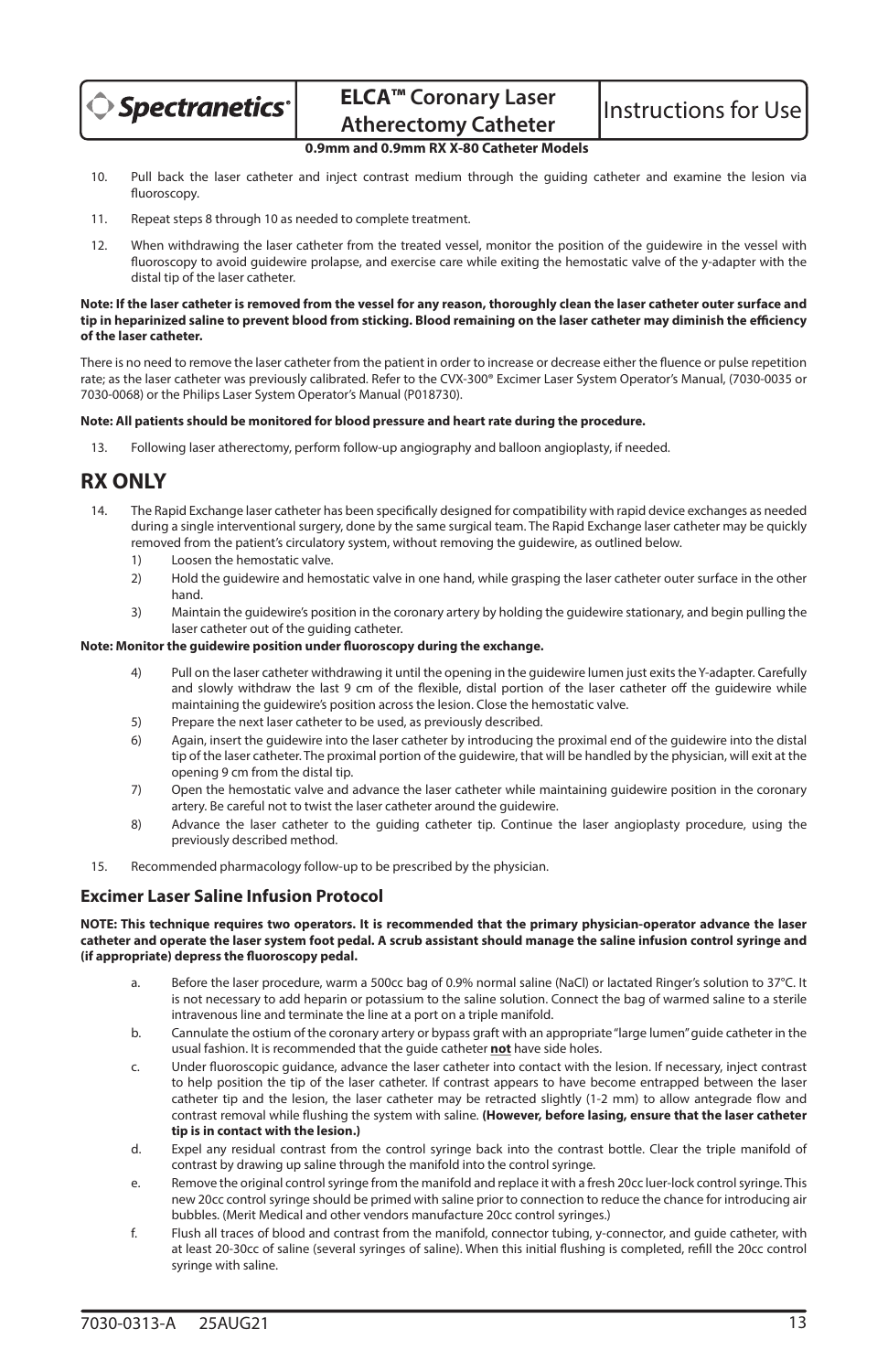

- g. Under fluoroscopy, confirm that the tip of the laser catheter is **in contact** with the lesion (advance the laser catheter if necessary), but do **not** inject contrast.
- h. When the primary operator indicates that he/she is ready to activate the laser system, the scrub assistant should turn the manifold stopcock off to pressure and inject 10cc of saline as rapidly as possible (within 1-2 seconds). This bolus injection is to displace and/or dilute blood in the coronary tree down to the level of the capillaries and limit back-bleeding of blood into the laser ablation field.
- i. After the injection of the initial 10cc bolus and without stopping the motion of injection, the scrub assistant should next slow down the rate of injection to 2-3cc/second. This portion of the saline infusion is to displace and/or dilute the antegrade blood flow entering the laser ablation field. **At the instant the scrub assistant slows down the injection rate, the primary operator should activate the excimer laser system by depressing the foot pedal and begin a lasing sequence.**
- j. The lasing sequence (train) should last for 2-10 seconds (maximum 10 seconds).
- k. Terminate the saline injection at the end of the lasing train. Turn the manifold stopcock back to pressure and refill the control syringe with 20cc of saline in preparation for the next lasing sequence.

### **NOTE: Any electrocardiographic changes induced by saline infusion should be permitted to resolve before repeating the sequence.**

- l. Each subsequent laser train should be preceded by a bolus of saline and performed with continuous saline infusion as described in steps h-k.
- m. If contrast is used to assess treatment results during the course of a laser treatment, repeat steps 4-7 prior to reactivation of the excimer laser system (before activating the laser as described in steps h-k).

### **13. Manufacturer's Information**

Manufacturer warrants that the ELCA Coronary Laser Atherectomy Catheter is free from defects in material and workmanship when used by the stated "Use By" date. Manufacturer's liability under this warranty is limited to replacement or refund of the purchase price of any defective unit of the ELCA Coronary Laser Atherectomy Catheter. Manufacturer will not be liable for any incidental, special, or consequential damages resulting from use of the ELCA Coronary Laser Atherectomy Catheter. Damage to the ELCA Coronary Laser Atherectomy Catheter caused by misuse, alteration, improper storage or handling, or any other failure to follow these Instructions for Use will void this limited warranty. **THIS LIMITED WARRANTY IS EXPRESSLY IN LIEU OF ALL OTHER WARRANTIES, EXPRESS OR IMPLIED, INCLUDING THE IMPLIED WARRANTY OF MERCHANTABILITY OR FITNESS FOR A PARTICULAR PURPOSE.** No person or entity, including any authorized representative or reseller of Manufacturer, has the authority to extend or expand this limited warranty and any purported attempt to do so will not be enforceable against the Manufacturer. This limited warranty covers only the ELCA Coronary Laser Atherectomy Catheter. Information on Manufacturer's warranty relating to the CVX-300® Excimer Laser System or the Philips Laser System can be found in the documentation relating to that system.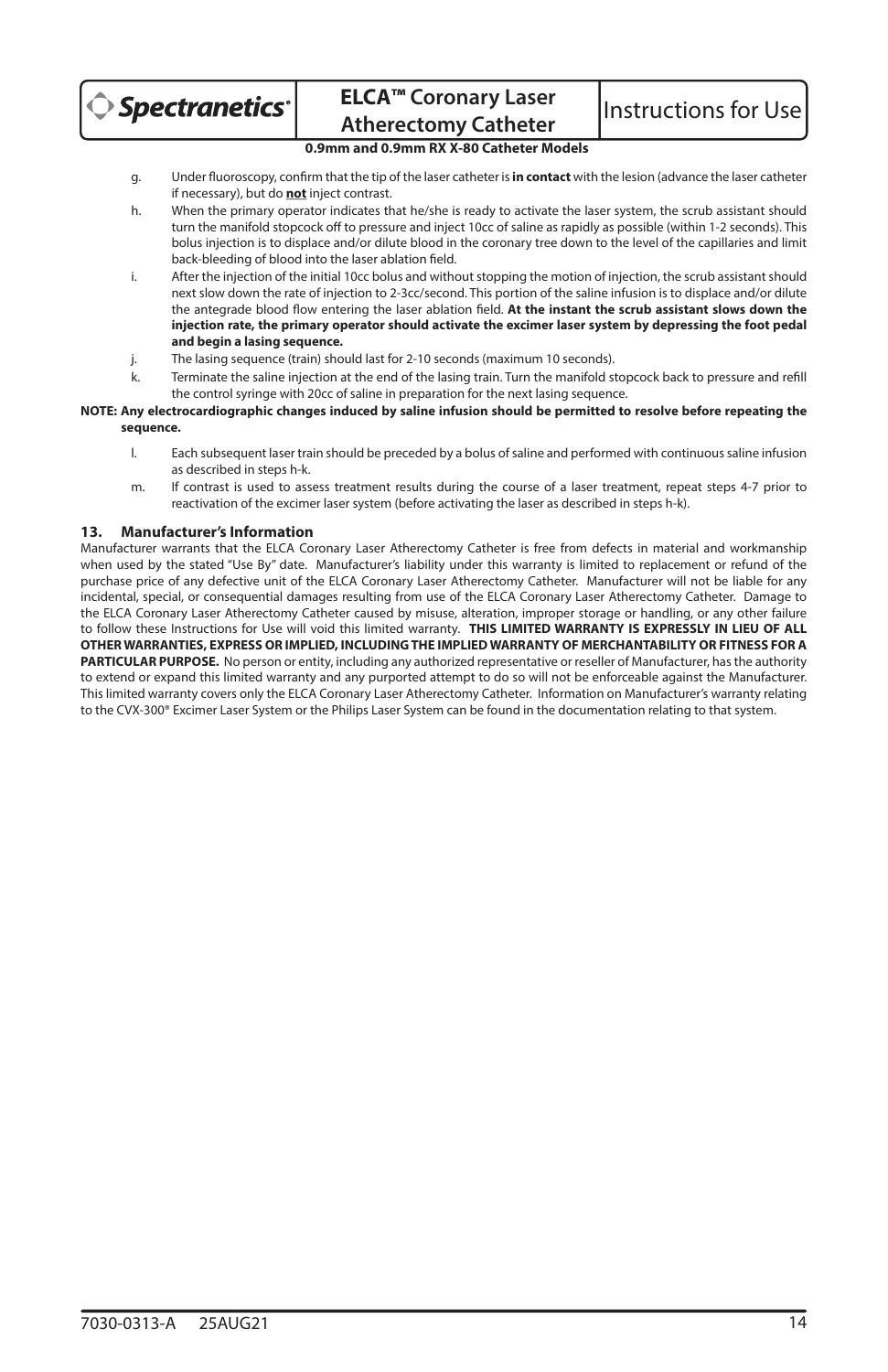| $ \bigcirc$ Spectranetics <sup>®</sup> | <b>ELCA<sup>™</sup> Coronary Laser</b><br><b>Atherectomy Catheter</b> | Instructions for Use |
|----------------------------------------|-----------------------------------------------------------------------|----------------------|
|----------------------------------------|-----------------------------------------------------------------------|----------------------|

This page intentionally left blank